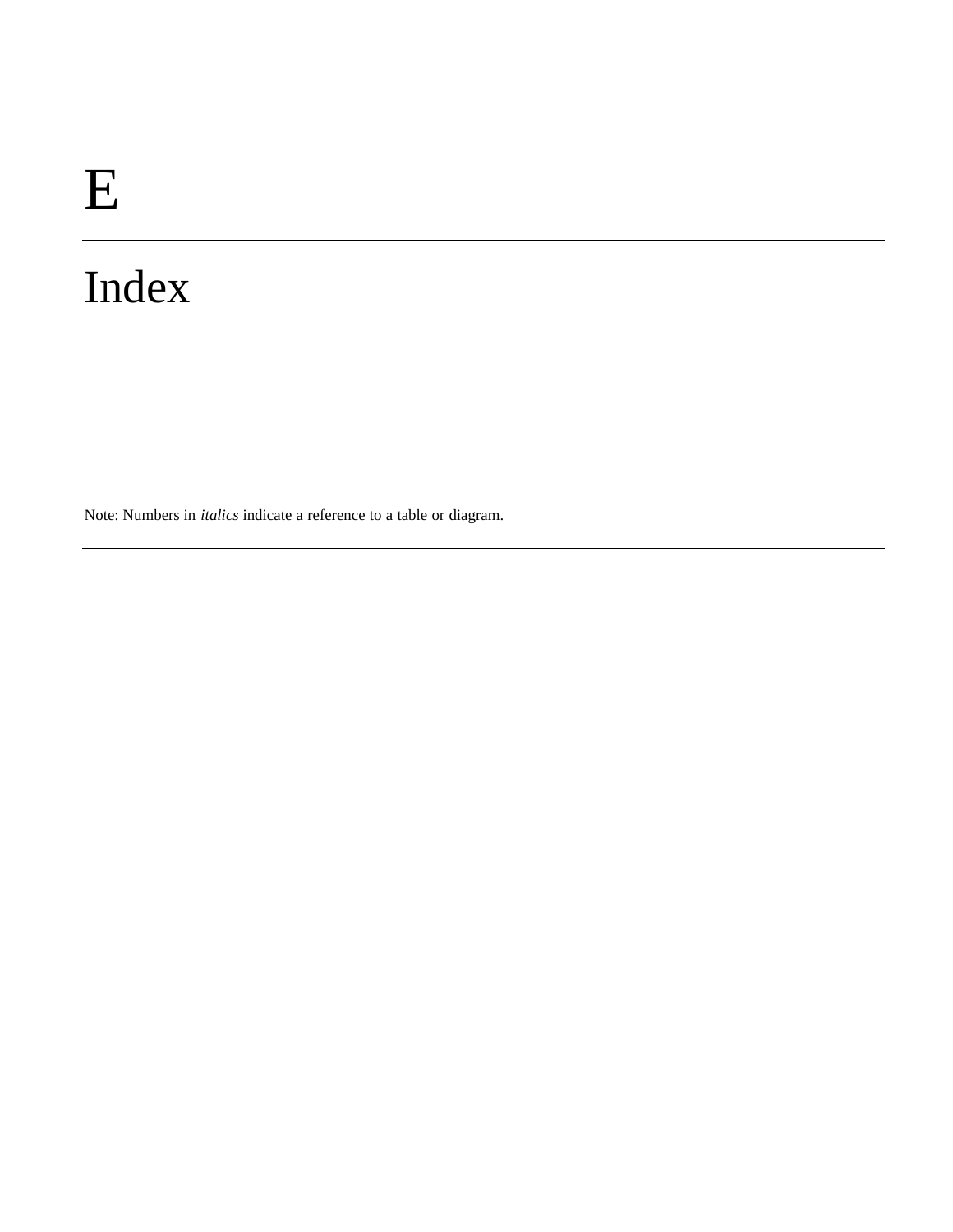### **A**

Abatement timing, 98 *Abies balsamea,* 275 *Acacia,* 604 ACACIAscenarios, 155 Acidification, 302–303 Acidifying compound scenarios, 160 *Adalia bipunctata,* 925 Adaptation. *See also* Agricultural adapations; *specific areas* agriculture, 32, 89, 237–238, 258–270 agronomic, 32, 238, 265–266 alpine ecosystem, 313 anticipatory, 62–63, 88 aquaculture, 35, 369 assessment of, 17 autonomous, 32, 88, 89, 887–889 barriers and opportunities for, 408–409 climate stimuli for, 882–883 coastal zone, 36, *57, 64,* 345, 346, 367–369, *372* costs of, 269, 891–893 determinants of, 893 evaluation of, 884–885 to extreme climate events, 8, 223, *475* financial services sector and, 38, 41, *65,* 420, 421, 442–445 forest, 239–240 function of, 62, 89–90, 865, 867, 879, 881, 891, 902, 904–905, 918, 920 funding for, 421, 442–445 future, 885 historical analogs of, 261, 265 human health, 44, *65, 457,* 474–477, 514, 620 in human settlements, 35, *65,* 394–395, 403–404, 406–409, 620, 624–625 human system, 883–884 inefficient, 226 institutional framework, *406,* 408 lakes and streams, 303–304 lessons from experiences in, 889–890 livestock, 266–267 management, *405–406,* 407–408 marine ecosystem, 345, 369–370, 372 mitigation and, 93–94 natural systems, 368 overview of, 879–880 places of, *90* planned, 404, *405,* 406–407, 884, 890–893 polar regions, 60 rangeland, 239, 285, 286 reactive, 62, 88 by regions, *66–68, 903–905* risk reduction and, 437–438 risk spreading and, 436–437 in scenarios, 157–158 in sectors, *64–65* socioeconomic trends and, 937–938 strategies for, 885–886

through managed retreat, 368 types of, 62–63, 88–89, 883, *884* vulnerability reduction and, 120 water management and, 196–197, 218–224 wetlands, 241, 311 wildlife, 238–239 woodlands, 239–240 Adaptive capacity. *See also specific areas* assessment of, 89–91, 117–118 of coastal zones, *64,* 345, 346 determinants of, 895–897 enhancement of, 62, 63, 879–880, 898–899, 918, 920 explanation of, 6, 33, 63, 89, 879, 881–882, 894 in human systems, 918, 920 information needs regarding, 73 insurance services and, 774–775 of marine ecosystems, 345 in natural systems, 920 of oceans, 348 of regions, *66–68,* 897–898 by scale, 899, 901–902 by sectors, *64–65, 900–901* sustainable development and, 899 vulnerability and, 893–895 of water resources management, 31–32, 194 Adelie penguins (*Pygoscelis adeliae*)*,* 925 Ad Hoc Group on the Berlin Mandate (AGBM), 87 *Aedes aegypti,* 467, 468, 720, 763 *Aedes albopictus,* 418–419, 467 *Aedes camptorhynchus,* 418–419 Aeroallergens, 462 Aerosols climate change and, 77, 829 human health and acidic, 64, 777 Africa adaptation and adaptive capacity for, 46, *66,* 490, 499–500, 507–508, 511, 514, 520–522, *903* agriculture in, *501,* 502, 504–508 arid regions in, 394 biomass fuel use in, 399, 516 climate change impacts on, 14, 521–524 climate change scenarios in, 489, 494 climate variability in, 489, 491–494, 507, 508, 521–522 desertification in, 46, 490, 517–520, 522, 524 development, sustainability, and equity and, 524–525 droughts in, 427, 492, 495–497, 500, 507, 523 economic costs and, 524 El Niño and, 492, 507, 519, 521, 524 floods in, 46, 507, 515–516 food production in, 270, 502, 504–507 food security in, 46, 489, 500, 502–508, 517, 521 human health in, 46, 489, 491, 512–514 livestock in, 506–507 natural resource management and biodiversity in, 46, 489, 491, 508–512, 521, 932 overview of, 489–492 political stability in, 524 population growth in, 45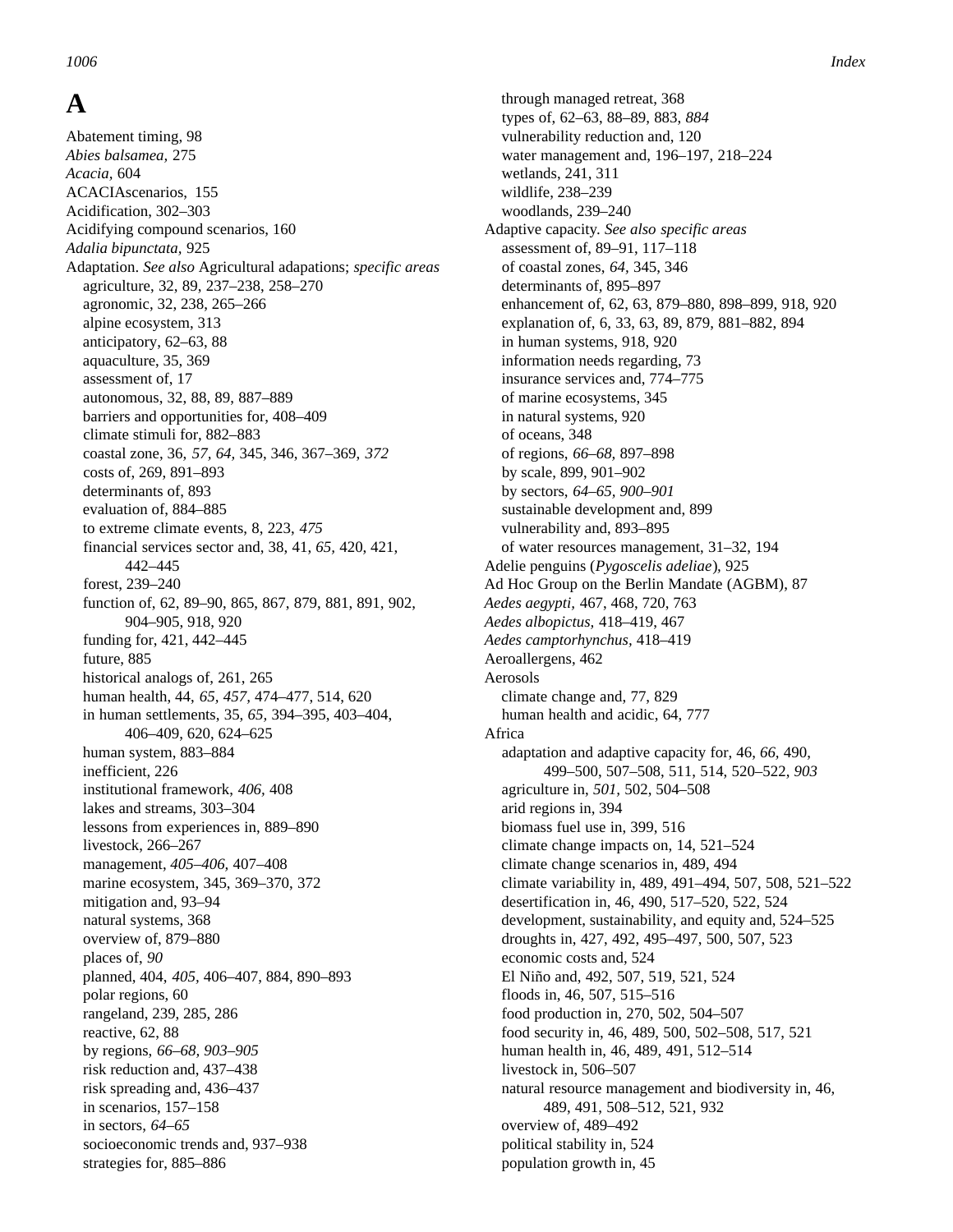research needs for, 525 uncertainty and risks in, 523–525 vulnerability in, 44–46, 99, 489–491, *501,* 513–514, 520–521, 524–525 water resources in, 45, 409, 489, 494–500, 516, 520–521 African trypanosomiasis, *463 Agathis australis,* 603 Aggregate impacts, 70, 916, 941–945, 958 Aggregation analysis, 97, 954–955 Agricultural adaptation environmental and natural resource consequences of responses and, 268–269 farm and regional land use and, 267–268 at farm to subnational regional scales, 258–266 historical analogs of, 261, 265 modeling impacts and, 269–270 natural, 258 overview of, 237–238 strategies for, 32, 89 in tropical Asia, 577 Agricultural pests, 276, 558, 613–614, 667, 926 Agriculture. *See also* Crops; Crop yields; Livestock; *specific crops* in Africa, *501,* 502, 504–508 in Asia, 47, 535, 537, 551, 556–560, 577 in Australia/New Zealand region, *51,* 52, 593, 595, 601, 608–610, 613–614, 623, *628* climate change impacts on, 9–12, 32–33, 42, 43, 237, 252–254, 384, 714–716, 926, 938 detection and, 114 in Europe, 53, 643, 667–669, 675–677 human settlements and, 394–395 influences on, 84 in Latin America, *55,* 56, 696, 713–716, 721–722 in North America, 59, 738, 754–759 pressures on, 253–254 prices and, 270 recent studies of, *259–265* in small island states, 62, 863 state of global, 253 vulnerability of, 237–238, 270 water quality and, 208 water use for, 210–211, 718 wetlands and, 306 Agroforestry, 286. *See also* Forestry Agroindustry, 394–395, 714 Agronomic adaptation advances in, 32 effects of, 238 studies of, 265–266 Air conditioning, 389, 400 Air pollution adaptation to, *475* aeroallergens and, 462 in Asia, 570 climate change and, 384–385, 410 in Europe, 672–673 in forests, 292

human health and, *44,* 453, 460–462, 513, 570, 719, 764–765 transportation activity and, 389 trends in, 461–462 in urban settlements, 43, 44, 398–399, 453, 460, 719, 752 Albedo, 34, 824 Aleutian Low Pressure Index, 352 Algal blooms human health risks from, 619, 659, 720, 754 sea-surface temperature and, 43, 366, 472 Alpine regions. *See* Mountain regions Alps, 395, 660, 672 Alternative risk transfer, 437 Amazon River, 695, 696, 699, 709 American trypanosomiasis, *463* Amoebiasis, 864 Amphibians, 69, 273–275, 924, 925 Anchovies (*Engraulis sp.*), 351 Animals. *See* Wildlife; *specific species Anopheles gambiae,* 466 *Anopheline spp.,* 720 Antarctic Circumpolar Current, 820 Antarctic Peninsula, 815. *See also* Polar regions Antarctic region. *See* Polar regions Anticipatory adaptation, 62–63, 88. *See also* Adaptation; Adaptive capacity *Aphelocoma ultramarina,* 925 Aphids, 275 *Aplonis santovestris,* 860 Aquaculture as adaptation, 35, 369 adaptation by, 35, 369 in Asia, 568 climate change impacts on, 354 effects on fish and, 352 in Europe, 53, 643, 669–671 extreme climate events and, 354 production trends in, 345, 354 risk management in, 504 in small island states, 863 Aquifers groundwater recharge and, 199–200 seawater intrusion into freshwater, 357 water quality in, 207, 208 Arbovirus infections, 418–419 Arctic Ocean, 803–804, 819–820, 824, 828. *See also* Polar regions Arctic region. *See* Polar regions Arid regions in Africa, 394 in Asia, 394, 540–541, *542,* 554–555, 576 (*See also* Asia; *specific countries*) carbon dioxide concentrations in, 34 human settlements in, 392, 394 in North America, 745, 780–781 streamflow in, 204 *Armillaria* root disease, 290–291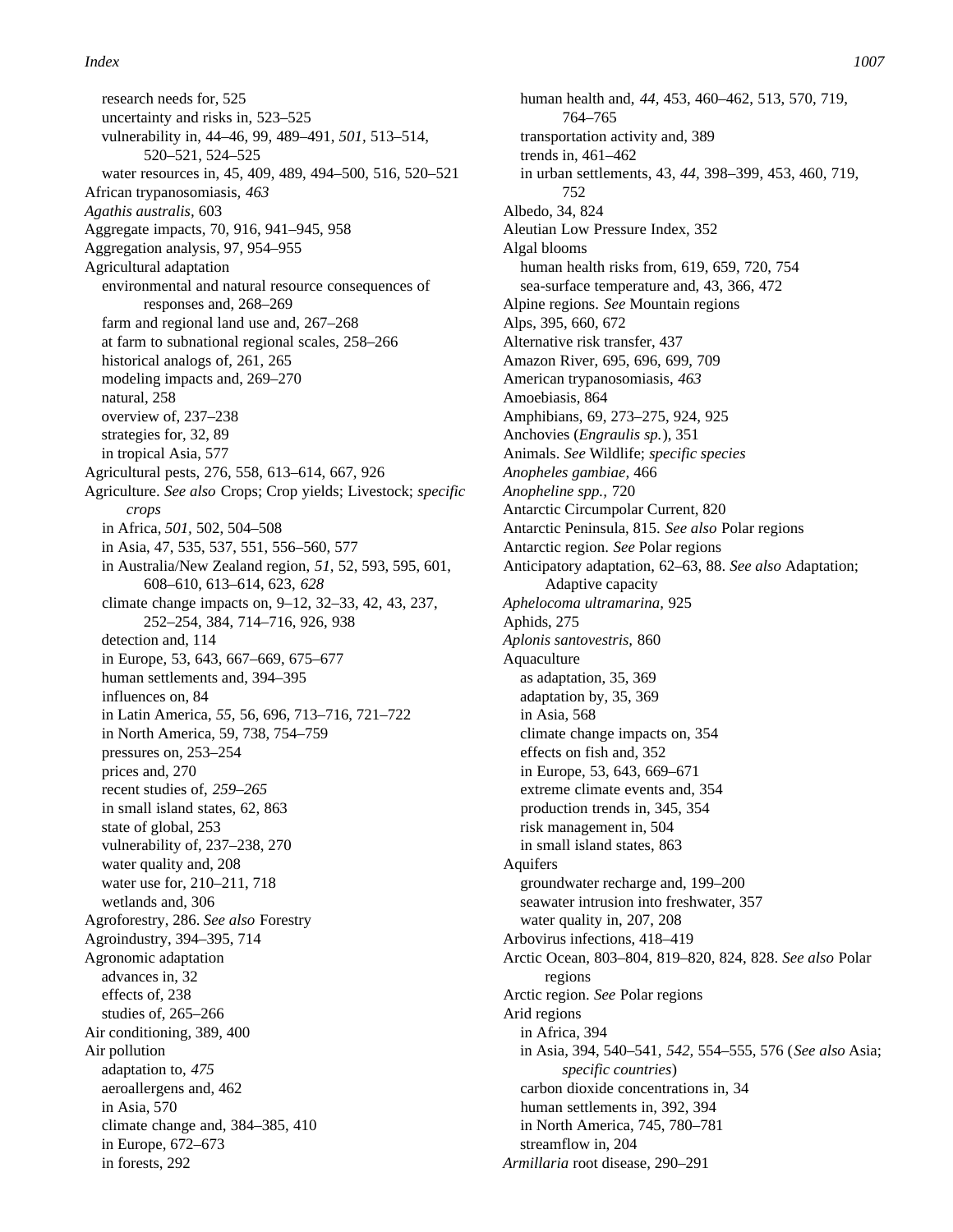Asia. *See also specific countries* adaptation and adaptive capacity for, 50, *66,* 536–538, 552, 574–575, *903* agriculture in, 47, 535, 537, 551, 556–560, 577 arid, 394, 540–541, *542,* 554–555, 576 boreal, 48, 540, *542,* 576 climate change impacts in, 14, 535–536, 578–580 climate change scenarios for, 544–551 coastal zones in, 49, 537, 555–556, 566–570 crop yields in, 556–558 droughts in, 543–544, 556 ecosystems and biodiversity in, 47–48, 537, 553–556 electricity use in, 389 El Niño and, 536, 552, 566–568, 573, 579 extreme climate events in, 49, 543–544, 572 floods in, 43, 206, 442, 443, 459, 543 food security in, 47, 560–562, 581 future needs for, 580–581 glaciers in, 553–554, 565 human dimensions in, 572–574 human health in, 49–50, 355, 537, 570–571 key observations regarding, 578–580 livestock in, 551 permafrost in, 555, 573, 576 physical and ecological features of, 539–544 semi-arid, 540–541, *542,* 576 sensitivity in, *47,* 551–552, 579 socioeconomic data on, *542* subregions in, 537, 539–542, 576–578, 580 sustainable development in, 575, 581 temperate, 541, *542,* 576–577 vulnerability in, 46–50, *48,* 535–536, 551–552, 574–576, 580 water resources in, 48, 537, 562–566 Assessment. *See also* Impact assessment to address policy-relevant questions, 99–100 agricultural impact, 260–261 effect of analysis complexities on, 95–99 of impacts, adaptation, and vulnerability, 17, 89–95, 114–115 integrated, 25, 36, 94–95, 107, 118–120, 955 (*See also* Integrated assessment) methods and tools of, 24–26 models for impact, 886–887 overview of, 77–78, 81–82 responses to, 87–89 "science for policy," 132 scope and approach of, 21–24 uncertainty and, 126–132 what is at stake and, 82–87 Assessment models for greenhouse effect, 156–158, 171 integrated, 94–45, 119, 120, 156, 955 integrated climate, 156, 157 use of, 107 Asthma air pollution and, 649 in Australia/New Zealand region, 619

pollen levels and, 462 thunderstorm-associated, 59, 738 *Atelopus varius,* 273 Atlantic cod (*Gadus morhua*), *351* Atlantic herring (*Clupea harengus*), *351* Atmosphere-ocean general circulation models, 92, 166, 174, 544, 548, 550, 598–601, 612, 849, 850 Atolls, 35 Attribution analysis, 422–423 Australian Eucalyptus trees, 604 Australia/New Zealand region adaptation and adaptive capacity for, 53, *53, 66,* 593–594, 596, 614, 621–629, *903* agriculture in, *51,* 52, 593, 601, 608–610, 613–614, *628,* 926 climate change impacts on, 15, 593–595, 607, 625–626 climate change scenarios in, 595, 597–600 climate change trends in, 596–597 droughts in, 52, 593, 600, 612–613 ecosystems in, 50–52, *51,* 52, 593, 595, 600–601, 603–608, 625, *628–629* electric power in, 400 El Niño and, 52, 593, 595, 597, 600, 601, 608, 611, 612, 615, 626 fisheries in, 611–612 floods in, 593, 600, 616–617, 619 food production in, 52, 593, 614, 621 forestry in, 610–611 horticulture in, *51* human health in, 52, 53, 618–621 human settlements and industry in, 52–53, 593, 596, 615–618 indigenous communities in, 594, 601, 615, 621, 625, 627 inland and coastal salinization in, 602–603 managed retreat use in, 368 overview of, 593–595 regional concerns in, 600–601 research needs for, 629–630 socioeconomic trends in, 596 sustainable development in, 614 vulnerability in, 50–53, 593–594, 596, 601, 614, 619–620, 626–629 water quality in, 603 water resources in, 50, 593, 600, 601–602 wetland conservation in, 366 Australian quokka (*Setonix brachyurus*), 274 Autonomous adaptation. *See also* Adaptation; Adaptive capacity costs of, 888–889 crop yields and, 32 explanation of, 88, 89 use of, 887–888

### **B**

*Bactrocera tryoni,* 614 Balsam fir (*Abies balsamea*), 275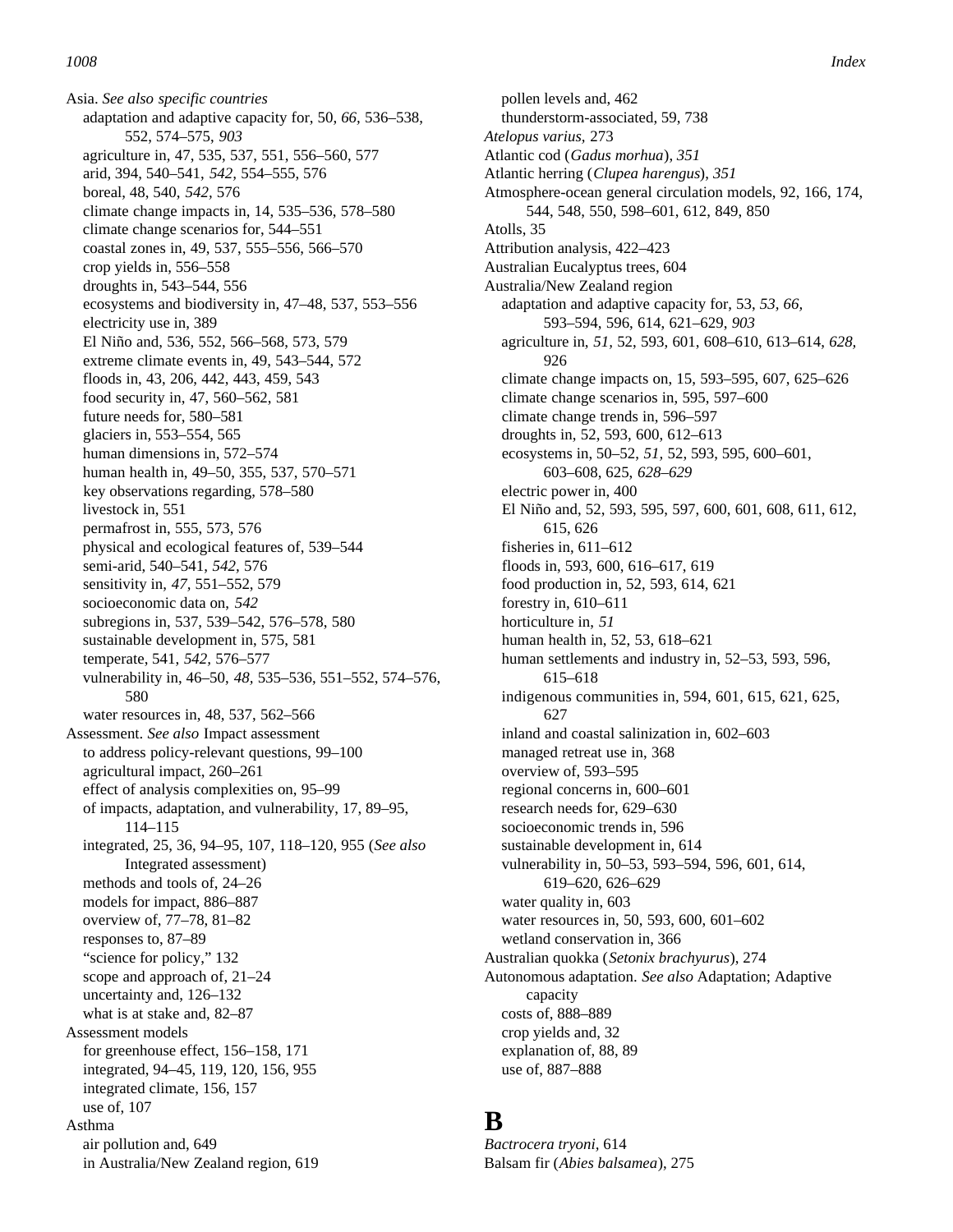Bangladesh biodiversity in, 556 cholera epidemics in, 355 cyclones and storm surges in, 49, 366 droughts in, 543–544 floods in, 43, 206, 442, 443, 459 food insecurity in, 561 microfinance organizations in, 442 Banking industry, 438–439 Barnacle geese (*Branta leucopsis*), 273–274, 924–925 Barriers, 357, 358 Baseline, 149. *See also* Scenarios Bayesian assessments, 129 Beaches. *See also* Coastal zones climate change impacts on, 357, 358 coastal protection provided by, 356 sea-level rise and, 35, 356, 357, 396 in small island states, 857–858 *Beilschmiedia tawa,* 604 Bengal tiger (*Panthera tigris tigris*), 69, 272 Bermuda petrel (*Pterodroma cahow*), 35, 345, 354, 355, 860 *Betula nana,* 661 Bioclimatic models, 110–111 Biodiversity in Africa, 46, 489, 509–511 in Asia, 47–48, 537, 553–556 climate change impacts on, 5, 250–251, 930–932 in Europe, 666–667, 669 hot spots, 278, 932 in Latin America, 55, 696, 699–700, 713, 723 quantitative assessment of, 250 in small island states, 61–62, 859–860 in wetlands, 305, 308–309 Biogeographic models, 111, 751 Biomass use adaptation and, 394 in Africa, 399, 513, 523 in Australia/New Zealand region, 389 in Latin America, 709 trends in, 388–389 BIOME3, 249, 250, 252 Biotoxins, 43, 472, 721 Birch trees, 462 Birds. *See also specific birds* climate change impacts on, 273–276, 345, 556, 924, 925 extinction risk for, 238 introduction of exotic species and, 272 medicinal use of, 277 migratory systems of, 511, 555–556 in polar regions, 803 religious importance of, 277 seabirds, 35, 345, 354, 355, 860 in small island states, 860 Black spruce (*Picea mariana*), 251 BLASTSIM model, 257 Boreal Asia, 48, 540, 542, 576. *See also* Asia; *specific c o u ntries Borrelia burgdorferi*, 470

*Bos indicus*, 507 *Branta leucopsis*, 924–925 Brazil agriculture in, 56 climate extremes in, 703 El Niño and, 54 Bristle-thighed curlew (*Numenius tahitiensis*), 860 Brown planthopper, 279 Bruun Rule, 357 *Bufo periglenes*, 273 *Bursaphelenchus xylophilus*, 663 Butterflies, 924

### **C**

Canada. *See also* North America forest fires in, 290 forests in, 751 human settlement trends in, 389 hydropower in, 399 insurance sector in, 739 ozone levels in, 764–765 temperature change in, 59, 761 use of managed retreat in, 368 vector-borne diseases in, 59, 762–763 Canadian Smog Advisory Program, 764 Cancer, 460–461, 618 Canker diseases, 290 Cape Floral Kingdom (South Africa), 69, 509–510, 932 Capelin (*Mallotus villosus*), *351* Capital contingent securities, 440 Captive breeding, 278, 279 Carbon dioxide concentrations in arctic and alpine ecosystems, 241, 242 atmospheric chemistry and, 256 in Australia/New Zealand region, 50, *51,* 52, 593, 595, 606, 608, 610, 611, 621, 625–627 crop yields and, 32, 33, 59, 114, 237, 254, 558, 611, 667, 668, 696, 716, 755 desertification and, 490, 519 droughts and, 237, 255 in Europe, 53, 643, 658 fires and, 523 forests and woodlands and, 240, 294, 663, 709, 751, 752 fossil-fuel use and, 349 global, *940* gross domestic product and, 82 in Latin America, 704, 712, 716 net primary production and increased, 34 in North America, 59, 741 permafrost melting and, 385 in polar regions, 803, 804, 816, 820, 825, 830 pollen production and, 462 rangelands and, 282–283, 604, 664 in small island states, 847, 859–860, 863 soil factors and, 256–257, 658 stomatal conductance and, 198 temperature increase and, 254–255 uncertainties and, 919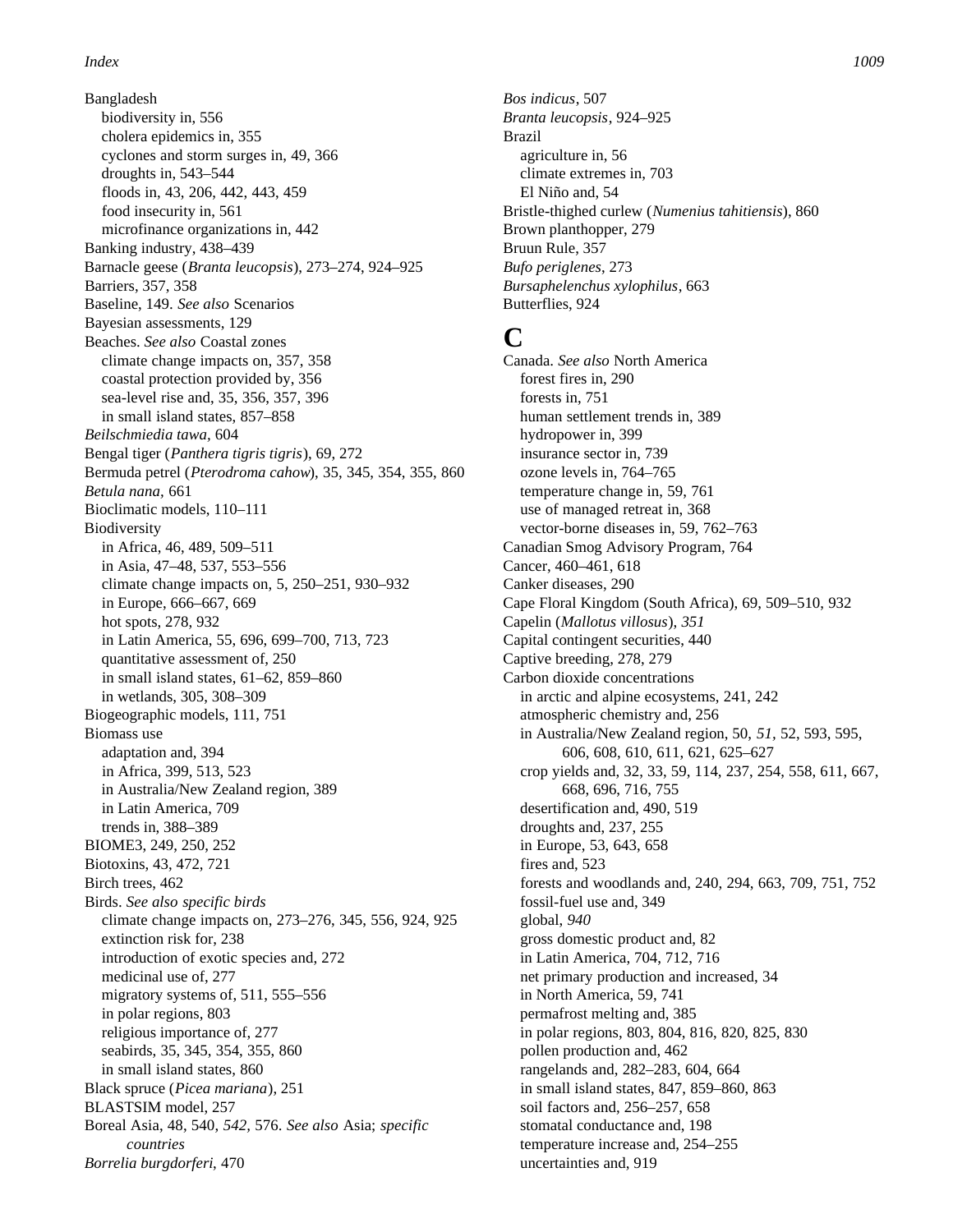water availability and, 255 wetlands and, 308–310, 823 Carbon dioxide scenarios, 158–160. *See also* Scenarios Carbon dioxide uptake, 349–350, 709 Carbon monoxide (CO), 461 Carbon pools, 287–288 Carbon sequestration adaptation issues and, 758 Africa and, 46 in human settlements, 752 North America and, 738, 752, 758–759 Carbon sinks in polar regions, 804, 823, 830 in wetlands, 305–306, 309–311 Carbon storage in forests and woodlands, 293, 294, 751 in freshwater, 297 in oceans, 348–350 in urban storage, 752 Cardiovascular disease, 49 *Carex curvula*, 248, 825 Caribbean Sea, 361 Caribou, 277, 826 Carrying capacity, 354, 477 *Cassiope tetragona*, 661 Cataracts, 461 Catastrophic events, 96–97 Catchment-scale studies, 202, *203–204,* 655, *656* Catchment vegetation, 198 Catastrophe risk securities, 440 Causation, 111–113 Central America. *See* Latin America Cereal crops. *See* Grain CERES-RICE model, 257 *Cervus elaphus*, 274 Chagas'disease, 469–470, 720 *Charmosyna diadema*, 860 Chilean Jack mackerel (*Trachurus murphyi*), *351* China arid regions in, 394 biodiversity in, 47 crop yields in, 47 droughts in, 543 floods in, 43 population in, 552 urban growth in, 388 water supply in, 402 Chinstrap penguins (*Pygoscelis antarctica*), 925 Cholera in Africa, 512, 517 in Asia, 50, 355, 571 El Niño and, 927 floods and, 397, 472, 720 geographic distribution of, 56 in Latin America, 719–721 plankton and, 472 precipitation and, 471 in small island states, 865

transmission of, 472, 473, 720 water temperature and, 355, 472–473 Chub mackerel (*Scomber japonicus*), *351* Ciguatera poisoning, 454, 472, 619 Circumpolar Active Layer Monitoring, 821 Clean Development Mechanism, 444 Clean Water Act, 748 Cliff coasts, 357, 358 Climate change. *See also* Extreme climate events; Impacts; Regional climate change; *specific regions and e c o s y s t e m s* conclusions regarding, 915–916 detection of response to, 107, 109–114 explanation of, 30 international responses to, 87 national and local responses to, 87–88 organizational responses to, 88 regional concerns regarding, 14–17 research needs for, 17, 225–226 stakes surrounding, 82–87 synergies and tradeoffs between other environmental issues and, 93–94 Climate change impacts. *See* Impacts Climate change scenarios. *See also* Scenarios for Africa, 489, 494 for Asia, 544–551 for Australia/New Zealand region, 595, 597–600 baseline climatologies and, 166 construction of, 166–169 for Europe, 649–653 explanation of, 27, 117, 147 human health and, 454 impact on water resources and, *217* irreversible changes and, 6 methods of, 163, 165–166 navigation opportunities and, 215, *218* for North America, 756 purpose of, 147, 163 with stabilized radiative forcing, 258 transient, 260–261 types of, *164–165* uncertainty in, 169–170 Climate envelope models, 248–249 Climate extremes. *See* Extreme climate events; *specific c l imate conditions* Climate variability. *See also* El Niño–Southern Oscillation (ENSO); *specific areas* assessing impact of, 116–117 crop yields and, 757 diurnal, 258–259 effects of natural, 258 in forests, 289 human health and, 454 hydrology and water resources and, 196, 209, 222 management of, 623 patterns of, 226 projections for, 92 tuna migration and, 351, 353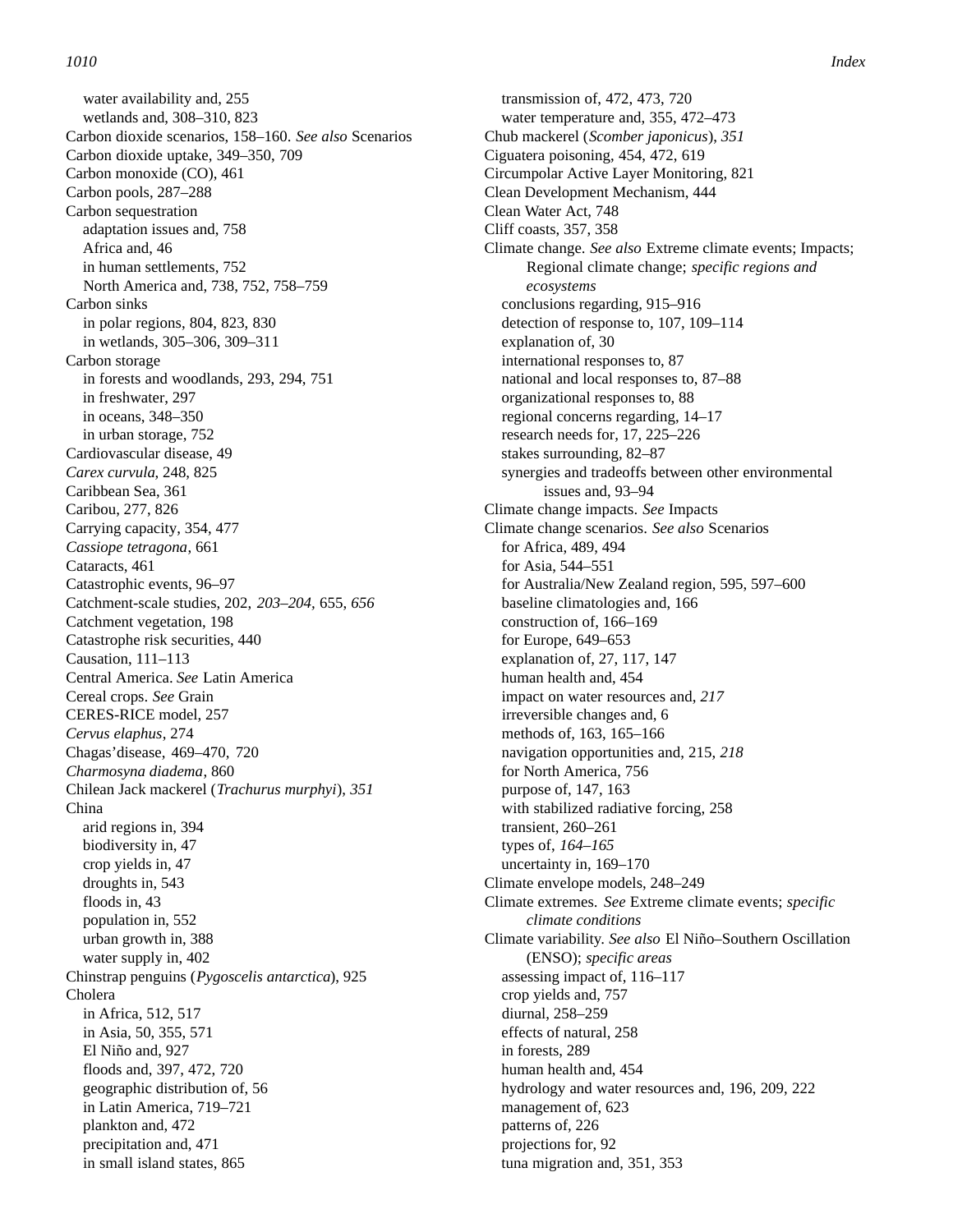CLIMEX model, 466, 614 CLIMPACTS integrated assessment model, 608, 622 Clouds and Earth's Radiant Energy System (CERES), 260 *Clupea harengus*, 351, *351 Clupea sp.*, 351 CO<sup>2</sup> . *See* Carbon dioxide concentrations Coastal cells, 678 Coastal squeeze, 360, 649 Coastal wetlands. *See also* Wetlands in Asia, 567 climate change impacts on, 358, 360 in Europe, 659, 660 in Latin America, 716, 717 in North America, 753 Coastal zones. *See also* Beaches; Mangrove ecosystems; Marine ecosystems adaptation and adaptive capacity for, 36, *57, 64,* 345, 346, 367–369, *372, 900* in Africa, 46 in Asia, 49, 537, 555–556, 566–570 in Australia/New Zealand region, *51,* 601, 606–607, 616–618, *628* beaches, barriers, and cliffs and, 357–358 climate change impacts on, 11–12, 35, 36, 38, 345–347, 356, 359, 370–372, 925, 937 deltaic, 358 erosion in, 35, 356, 357, 396, 644, 753, 820, 857 in Europe, 54, 644, 658–660, 672, 677–679 floods in, 395 high-latitude, 362 human activities and settlements in, 395–397, 515, 569, 766–767 human health and, 472–473 infrastructure in, 384 in Latin America, 699, 716–718 in North America, 738, 753–754 overview of, 345–346, 356 sea-level rise in, 12, 345, 348, 356–372, 395–396, 473–474, 515, 937 (*See also* Sea-level rise) in small island states, 61, 857–858 socioeconomic impacts on, 346, 356, 362–367 state of knowledge about, 347–348 tourism and recreation in, 395, 672, 769–770 tropical reef, 361–362 vulnerability of, 36, 363, 367–368, 371 wetland, 358, 360, 567, 659, 660 Coccoliths, 349 Cold spells human health and, 696, 761 in Latin America, 703 projections for, 92 Cold temperature areas, 203–204 Collared lemming (*Dicrostonyx groenlandicus*), 276 Commercial sector, 400 Common Agricultural Policy (CAP) (European Union), 667 Community participation, 286 Complex extremes, *92, 180*. *See also* Extreme climate events

*Index 1011*

Confidence level for impacts on human settlements, *392* quantitative assessment of, 24 scales for, *79,* 392 variations in, 391–392 Conjunction fallacy, 131 Conservation in Europe, 666–667 landscape management and, 607–608 of rate species, 931–932 of wetlands, 366 Construction, 401 Consumptive demands, 210 Conventional Development Scenario (CDS), 210 Coral bleaching, 355, 361–362, 368, 606, 626, 847, *934* Coral reefs in Asia, 567–568 in Australia/New Zealand region, 595, 601, 606, 607, 627 climate change impacts on, 35, 61, 62, 245, 346, 361–362, 366, 717, 933–934 degradation of, 366 disease affecting, 355, 361 functions provided by, 356, 361, 366 in Latin America, 717 in small island states, 717, 847, 858–859 threats to, 69 Corporate self-insurance market, 430. *See also* Insurance sector Correlative data, 111–113 Cost-benefit analysis (CBA), 134 Cost-effectiveness analysis (CEA), 98, 135–136 Costing. *See also* Economic issues; Valuation in Africa, 524 alternative metrics for measuring, 125–126 assessment and, 25–26 elements of, 120–122 equity and distribution and, 124–125 market impacts and, 122 methods of, 107–108, 120 nonmarket impacts and, 122–123 uncertainty and, 123–124 C<sup>3</sup> plants, 283–284, 309, 604 C<sup>4</sup> plants, 283–284, 604 Cree communities, 280 Crop-climate models, 114 Crop models studies of, 237, 258–261, 267, 269–270 uncertainty in, 267, 268 Crop pests, 276, 558, 613–614, 667, 926 Crops. *See also* Agriculture; *specific crops* adaptation by, 258 diseases in, 47, 558 grain (*See* Grain crops) rice, 258–260, 397, 556–558 Crop substitution, 677 Crop yields. *See also* Agriculture in Africa, 504–506 in Asia, 556–558, 561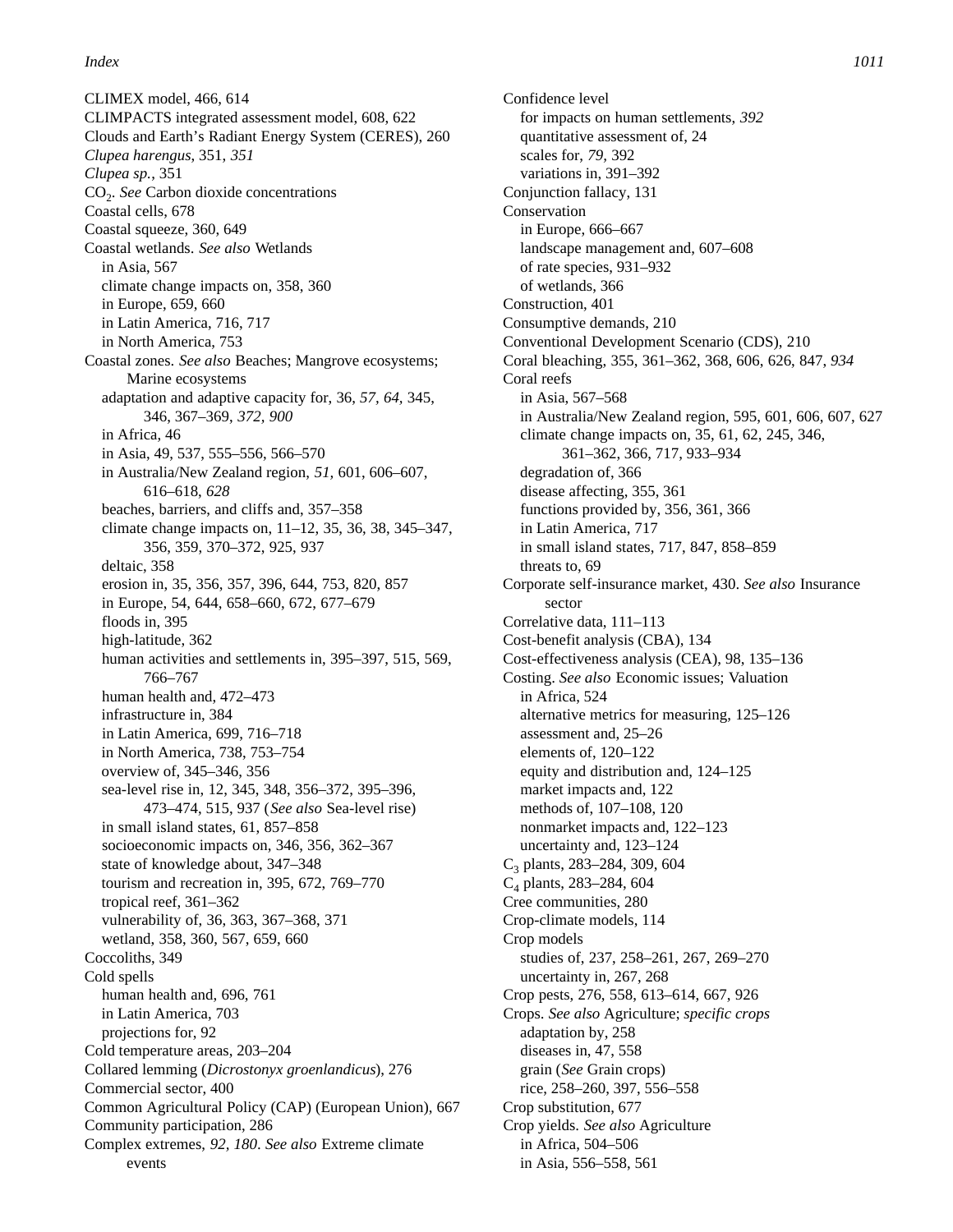in Australia/New Zealand region, 609–610, 926 carbon dioxide concentrations and, 32, 33, 59, 114, 237, 254, 558 climate change impacts on, 9–12, 32, 237, 254–258, 454, 926 in Europe, 53, 643, 667–669 irrigation and, 758 in Latin America, *55,* 56, 699, 724 in North America, 755–758, 926 nutrition and, 473 projections for, 5, 6 recent studies of, *259–266* Cross-cutting issues guidance papers, *80, 81* Cryosphere in Asia, 555 changes in, 109–110 in Latin America, 695, 707 in polar regions, 821 Cryptosporidium, 514, 764, 864 CSIRO model, 267 Cyanobacteria, 817 Cyclones. *See* Tropical cyclones Cyclosporosis, 472

### **D**

Dairy farming, 608. *See also* Agriculture Damages, 419 Decadal-scale studies, 352, 355 Decision analysis adaptation studies and, 134 approaches to, 108 explanation of, 134–135 to support adaptive decisions, 133–134 use of, 26, 97, 136–137 Deforestation extreme climate events and, 409 in Latin America, 55–56, 696, 708–711 malaria and, 464 in tropical regions, 239 Deltas in Asia, 49, 345, 567 climate change impacts on, 358 Demands, 209–210 Demography. *See* Population *Dendrolimus sibirica*, 664 Dengue fever in Australia/New Zealand region, 619 El Niño and, 864 in Europe, 673 explanation of, 467–468 in Latin America, 397, 719, 720 in North America, 59, 738, 763 populations at risk for, *463,* 763 in small island states, 864, 865 Dermo disease, 355 Desertification in Africa, 46, 490, 517–520, 522, 524 climate change impacts on, 239, 490

climatic forces in, 518–519 impacts of, 519–520 in Latin America, 710–711 nonclimatic forces in, 517 rangelands and, 284–285 vulnerability and adaptation and, 520 Deserts. *See* Rangeland ecosystems Detection advances in and future needs for, 114 interpretation of causation and, 111–113 in managed systems, 113–114 in natural systems, 109–111 process of, 107, 109 Developed countries. *See also specific countries* adaptation to climate change in, 238 effect of climate change in, 8, 70, 71 sea-level rise in, 370–371 Developing countries. *See also specific countries* adaptation to climate change in, 238 air pollution in, 460 in Asia, 572–573 climate change impacts in, 8, 41–42, 421 financial sector and disasters in, 440–442 food insecurity in, 253 food supply in, 43, 721 health impact on, 477, 719, 720 natural disaster losses in, 440–441, 458–459 sea-level rise in, 371 undernourishment in, 86 vehicle ownership in, 389 vulnerability in, 8, 70–71, 442, 458–459, 719 *Diapensia lapponica*, 661 Diarrheal diseases in Asia, 50, 571 extreme climate events and, 459, 460, 720 in Latin America, 721 Diatoms, 349, 818 DICE model, 622 *Dicrostonyx groenlandicus*, 276 Direct damages, 419 Disasters. *See also* Droughts; Extreme climate events; Floods; *specific climate events* economic effects of, 441–442 ecosystems and, 749 health impacts of, 459, 474, *475,* 719 insurance sector and, 441, 773–774 (*See also* Insurance sector) statistics on, 440–441 vulnerability for, 442, 458–459, 719, 768 Discontinuous responses, 93 Discount rate, 97–98, 945 Diseases. *See also* Human health; Mosquito-borne diseases; Vector-borne diseases; Water-borne diseases; *specific diseases* climate change and, 12, 42–44, 397, 453–454, 462–463, 619, 620, 927 crop, 47, 558, 755 food-borne, 12, 472, 674, 765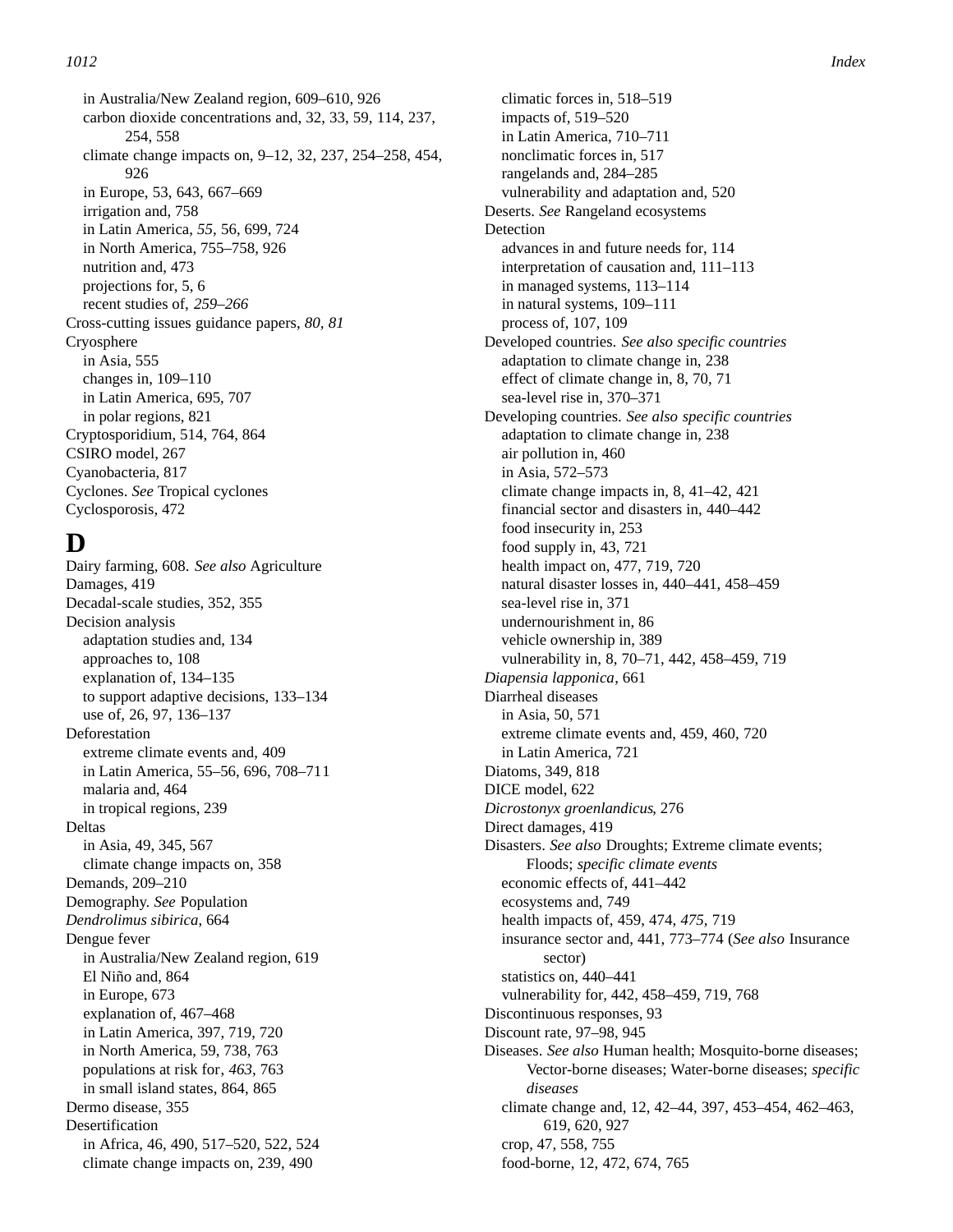fungal, 472 in marine ecosystems, 355, 366, 454, 764 rodent-borne, 397, 471 sea-surface temperature and, 46, 355, 366, 472–473, 490 tick-borne, 470–471 Distributional effects, 97 Disturbance releases, 240 Diurnal temperature range, 547–548, 646 DNA, 112 Domoic acid, 764 Drinking water, 514 *Drosophila*, 925 Droughts in Africa, 427, 492, 495–497, 500, 507, 523 in Asia, 543–544, 556 in Australia/New Zealand region, 52, 593, 600, 612–613 carbon dioxide concentrations and, 237, 255 change in frequency of, 206–207 in Europe, 649 human health and, 460, 489, 864 hydrological, 206–207 insurance services sector and, 426–427 in Latin America, 54, 709, 712, 721 in North America, 59, 744, 753, 755, 757 projections for midcontinental summer, 92 social and economic systems affected by, 4 vulnerability to, 460 water resources and, 206–207 *Dryandra*, 604 Drylands, 554–555. *See also* Arid regions Dunes, 356 Dynamic simulation models, 114

### **E**

Earthquakes, 422. *See also* Extreme climate events East Australian Current (EAC), 612 Eastern spruce budworm (*Choristoneura fumiferana*), 291 Ecological modification paradigm, 248 Economic issues. *See also* Costing; Financial services sector; Insurance sector; Valuation climate change impacts and, 9, 401–402 developing countries and, 8, 389 extreme climate events and, 396, 402, 419, 422, 441–442, 697, 749 floods and droughts and, 4, 425–426, 749, 750 human settlements and, 36 oil and gas extraction and, 827–828 pollution and, 828–829 sea-level rise and, 363, 365 vulnerable populations and, 33 water demand and, 9 Ecosystem change models, 252 Ecosystem movement paradigm, 248, *249* Ecosystems. *See also specific ecosystems* adaptation and adaptive capacity for, *64,* 84, *900* biodiversity change and, 250–252 climate change impacts on, 244, 924 current models of change in, 247–250

disruption of, 33–34, 46 global change responses by, 248 goods and services provided by, 242, *243, 245,* 281–285, 294–295, 311–312, 360, 366, 713 impact of floods on, 749 (*See also* Floods) observational studies of, 246–247 overview of, 237, 243–244 pressures on, 33 research needs across, 314–315 water and, 224 Ecotones, 932–933 Ecotourism, 277 Egypt climate change impacts on crops in, 505–506 sea-level rise in, 38, 396 Electricity in Africa, 496, 500 climate change and transmission systems for, 400 trends in use of, 389 El Niño–Southern Oscillation (ENSO). *See also* Extreme climate events Africa and, 492, 507, 519, 521, 524 agriculture and, 237, 397 areas affected by, 34 Asia and, 536, 552, 566–568, 573, 579 Australia/New Zealand region and, 52, 593, 595, 597, 600, 601, 608, 611, 612, 615, 626 climate variability and, 54, 56, 196 coastal zones and, 358, 361 coral reefs and, 361, 933–934 fish and, 345 human health and, 42–43, 56, 397, 453, 472, 476, 513, 721, 763, 764, 864 hydrological behavior and, 196 impact of, 116 Latin America and, 54, 56, 695–696, 699, 702–703, 705, 707, 709–713, 721, *722–723,* 724 marine ecosystems and, 35, 348, 384, 394 marine ecosystems diseases and, 355, 454, 764 North America and, 763, 768 projections for more intense, 92 rangelands and, 239, 282 seabirds and, 355 small island states and, 60, 62, 847–849, 852–854, 861, 864 tuna catch and, 353 wetlands and, 241 wildlife and, 273 Emission abatement, 98 *Empetrum hermaphroditum*, 661 Encephalitis mosquito-borne, 454, *463,* 468, 621 Murray Valley, 53, 620 in North America, 762 tick-borne, 470–471 Endangered Species Act, 748, 754 Endemism, 34, 242 Endorheic lakes, 204–205. *See also* Lakes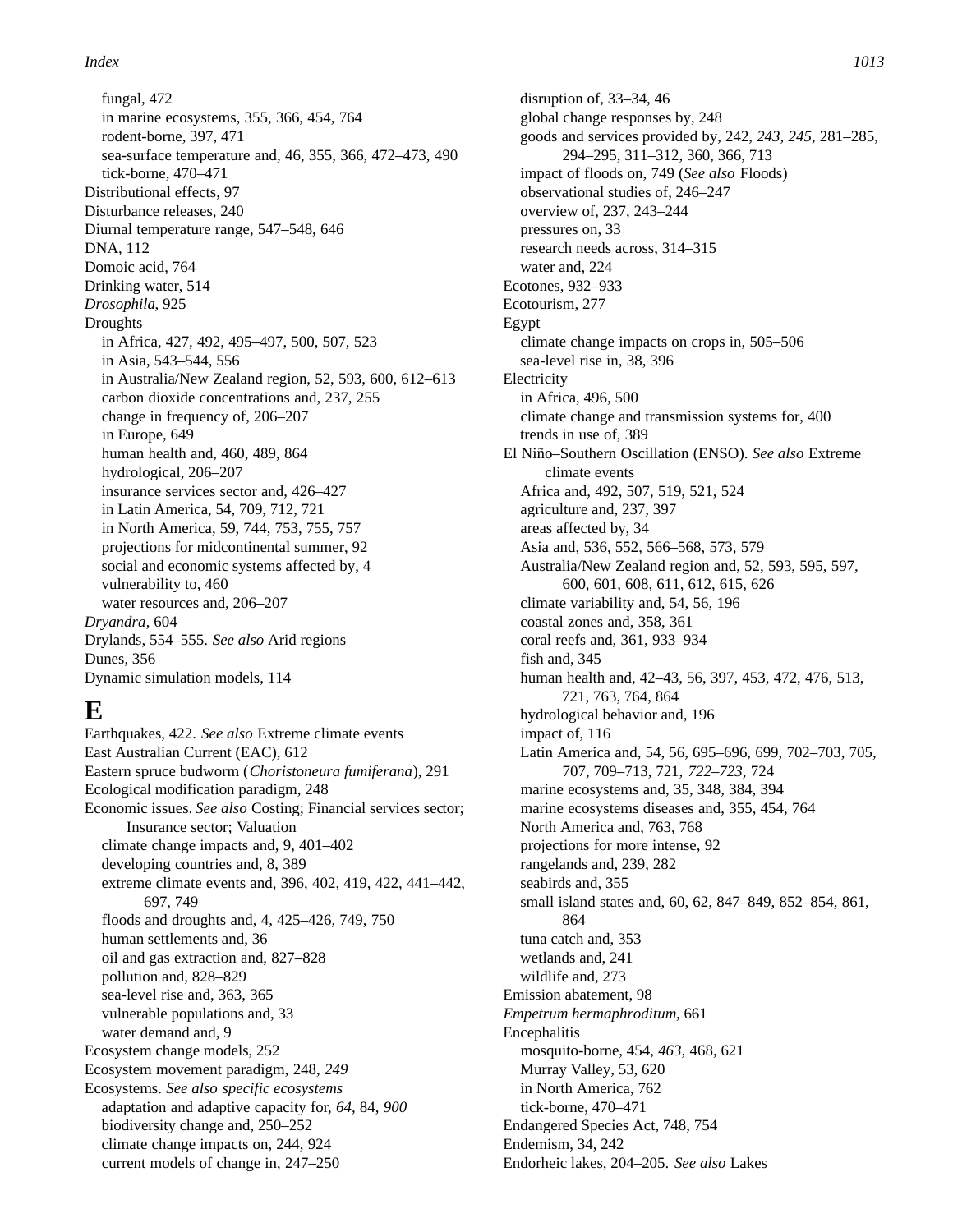Energy absorption, 34 Energy demand in Australia/New Zealand region, 617 climate change impact on, 399–401, 671 in Europe, 671 heat island effects and, 385, 400 projections for, 5, 6, 384 for space cooling, 38, 389, 400 Energy systems in Africa, 496, 500, 516 renewable energy and, 399 trends in, 388–389 vulnerabilities associated with, 437 *Engraulis ringens*, 350, *351 Engraulis sp.*, 351 ENSO. *See* El Niño–Southern Oscillation (ENSO) Environmental legislation, 706–707. See also *specific l e g i slation* Environmental scenarios. *See also* Scenarios of acidifying compounds, 160 carbon dioxide, 158–160 explanation of, 26, 147 of marine pollution, 163 purpose of, 158 of tropospheric ozone, 160–161 UV-B radiation, 161–162 water resource, 162-163 Environment envelope models, 248–249 *Epirrita autumnata*, 826 Equilibrium line altitude (ELA), 208–209 Equity adaptive capacity and, 897 climate change and, 385, 420 in human settlements, 389, 391 for insurance services, 42, 438, 775 *Ericaceous*, 826 *Eriophorum vaginatum*, 308, 825 Erosion beach/coastal, 35, 356, 357, 396, 644, 753, 820, 857 cliff, 357, 358 river channel, 209 soil, 237, 614 Estuaries in Asia, 553, 567 in Australia/New Zealand region, 607 in Europe, 659, 671, 678 in North America, 749–750, 753–754 toxic algal blooms in, 366, 754 water quality in, 607, 749–750 Europe adaptation and adaptive capacity for, *54, 67,* 674–679, *904* agriculture in, 53, 643, 667–669, 675–677 biodiversity and conservation in, 643, 666–667 climate change impacts in, 15, 643–644, 679 climate change scenarios for, 649–653 climate variability in, 646–647, *648,* 654 coastal zones in, 54, 644, 658–660, 672, 677–679

droughts in, 649 economy in, 645–646 energy use in, 671 financial and insurance services in, 53–54, 671 fisheries in, 643, 669–671 floods in, 43, 53–54, 644, 649, *659* food security in, 53 forests in, 662–664 freshwater ecosystems in, 665–666 geography, population, and environment in, 645 human health in, 54, 644, 672–674 hydrological cycle in, 655–656 industry and transportation in, 671–672 migratory animals in, 667 mountain regions in, 643, 660 rangelands in, 664–665 regional issues in, 680–681 research needs for, 680 sensitivity and, 647, 649 socioeconomic scenarios for, 653, 655 soils and land resources in, 643, 656–658 sustainable development in, 680–681 tourism in, 643, 672 uncertainty and, 679–680 vulnerability in, 53–54, 643 water management in, 643, 656 water resources in, 53, 643, 655 Eutrophication in Australia/New Zealand region, 603, 605 climate change and, 301–302 Evaporation, 198–199 Evapotranspiration, 708, 754 Events. *See* Extreme climate events Exoheric lakes, 204–205. *See also* Lakes Exotic species in Australia/New Zealand region, 627 extinction and introduction of, 272 in lake and stream ecosystems, 300 Exploratory scenarios, 150. *See also* Scenarios Extinction fires and, 556 increased risk of, 5, 11, 33 introduction of exotic species and, 272 species threatened with, 69 wildlife, 238, 239, 271–272 Extreme climate events. *See also* Disasters; El Niño–Southern Oscillation (ENSO); *specific climate events* adaptation to, 8, 223, *475* in Asia, 49, 543–544, 572 in Australia/New Zealand region, 593, 599–600, 627 economic costs of, 396, 402, 419, 422, 749 in Europe, 647 financial services and insurance sector and, 38–42, 421–427, *431,* 770–775 (*See also* Insurance sector) forests and woodlands and, 294–295 human health and, 43, 44, 56, 62, 387, 397, 453, 458–460, 474, *475,* 513, 761–762, 864, *886*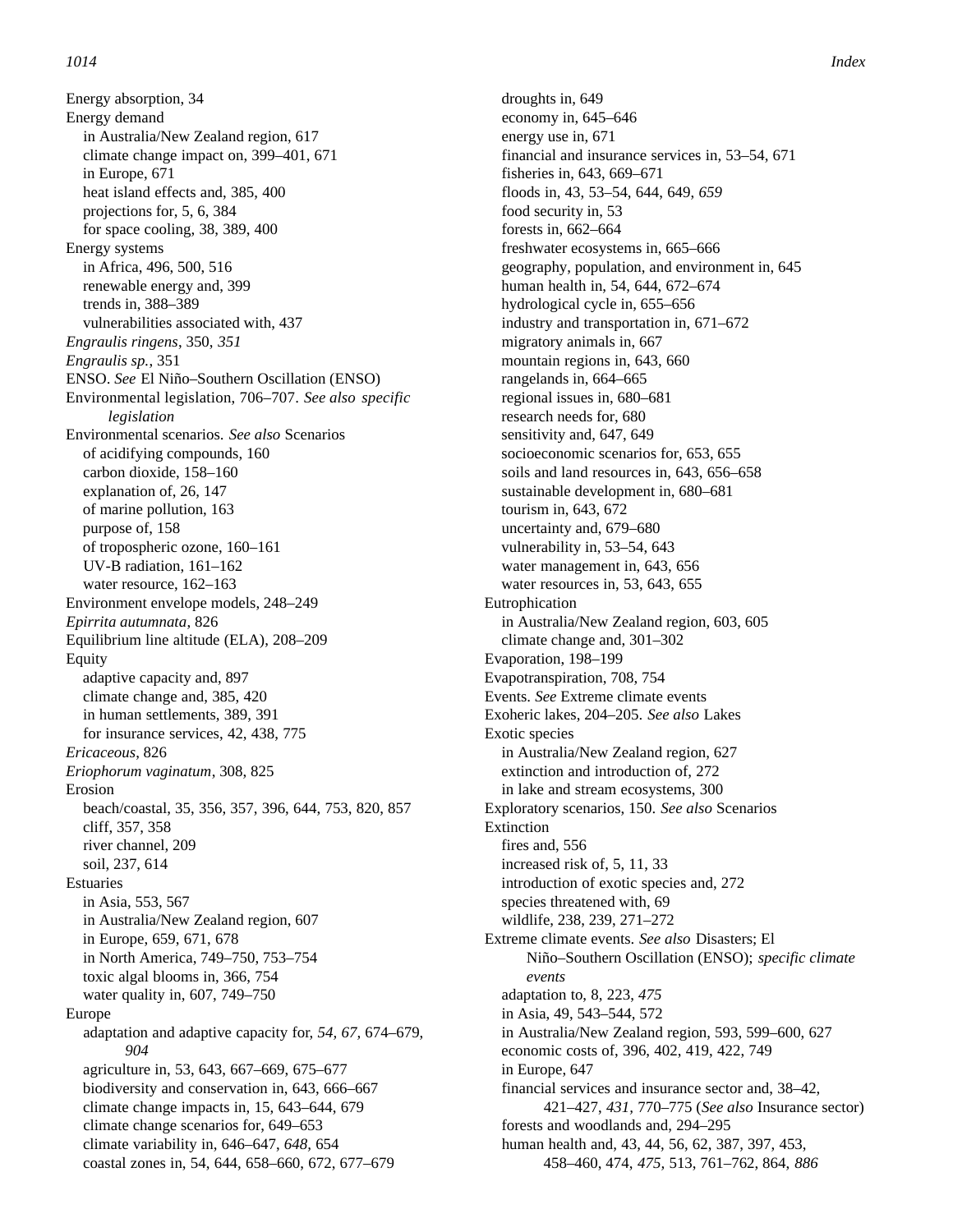impacts of, 29, 72, 116, *180,* 237, 749, 947–948, 955–956, 958–959 in Latin America, 695, 696, 703, 719 in North America, 56, 769 oceans and, 348 projected changes in, 6, 7 social vulnerability and, 223 typology of, *92* wildlife and, 272–273

# **F**

Famine, 460 Farming. *See* Agriculture; Crop yields; *specific crops Festuca supina*, 662 Fiber production, 306 *Ficedula hypoleuca*, 274 Filariasis, 864, 865 Financial services sector. *See also* Insurance sector adaptation and adaptive capacity for, 38, 41, *65,* 420, 421, 442–445, *901* in Asia, 573–574 in Australia/New Zealand region, 617 banking industry and, 438–440 climate change impacts and, 13–14, 38–42, 401, 4 2 1 – 4 2 7 co-benefits relevant for, 436 developing countries and, 440–442 equity issues for, 438 in Europe, 53–54 explanation of, 421 extreme climate events and, 38–42, 421–427 overview of, 419–420 private and public insurance and, 427–438 vulnerability of, 419, 421 water and, 225 Fires climate change and, 461, 599, 703, 713 extinction and, 556 forest, 48, 289–290, 556, 696, 751–752, 759 in human settlements, 384 insurance sector and, 426–427 management regimes for, 615, 625, 737, 752 rangeland, 282 Fisheries adaptation by, 304 in Africa, 46, 489, 503–504 artisanal, 384 in Asia, 568, 575 in Australia/New Zealand region, 593, 611–612, *629* climate change impacts on, 299–300, 347, 384, 489, 670–671, 760, 926 development of sustainable, 35 in Europe, 53, 643, 669–671 largest, *351* in Latin America, 705, 717 management of, 760 in North America, 57, 59, 738, 760 overview of, 297

in polar regions, 818, 827 production trends in, 354 sea-level rise and, 56 sea-surface temperature and, 760 in small island states, 62, 863 Fisheries settlements, 394–395 Fishes. *See also* Marine fishes; *specific fishes* climate change impacts on, 760 in polar regions, 818, 827, 829 risks affecting, 754 seabirds and consumption of, 355 Fishmeal, 354 Fish oils, 354 Fish reserves, 369 Flood insurance, 369, 431. *See also* Insurance sector Floods. *See also* Precipitation in Africa, 46, 507, 515–516 in Asia, 543 in Australia/New Zealand region, 593, 600, 616–617, 619 in Bangladesh, 43, 206, 442, 443, 459 climate change and, 750 in Europe, 53, 54, 644, *659* human settlements and, 4, 5, 12, 13, 43, 383, 395–396, 401 insurance services sector and, 425–426 magnitude and frequency of, 31, 205–206 in North America, 749–750, 762, 768 precipitation and, 5, 9, 49, 197, 750 prevention measures for, 750 risk of, 5, 9, 750 sea-level rise and, 5, 708 in small island states, 856, 860 social and economic systems and, 4, 13 societal vulnerability to, 223, 749, 750 water pollution and, 749–750, 762 Flying foxes (*Pteropus spp.*), 860 *Foggaras*, 392 Food-borne diseases. *See also* Diseases; Human health climate change and, 12, 472 in Europe, 674 in United States, 765 Food prices climate change impacts on, 11, 238 effect of temperature on, 33 Food security in Africa, 46, 489, 500, 502–508, 517, 522 in Asia, 47, 560–562, 581 climate change impacts on, 9–11, 32–33 components of, 84 in Europe, 53 improvements in, 85, 253 in Latin America, 696 in small island states, 863 Food supply climate change impacts on, 43 drought and, 460 growth in, 253 Food web, 817, 818, 820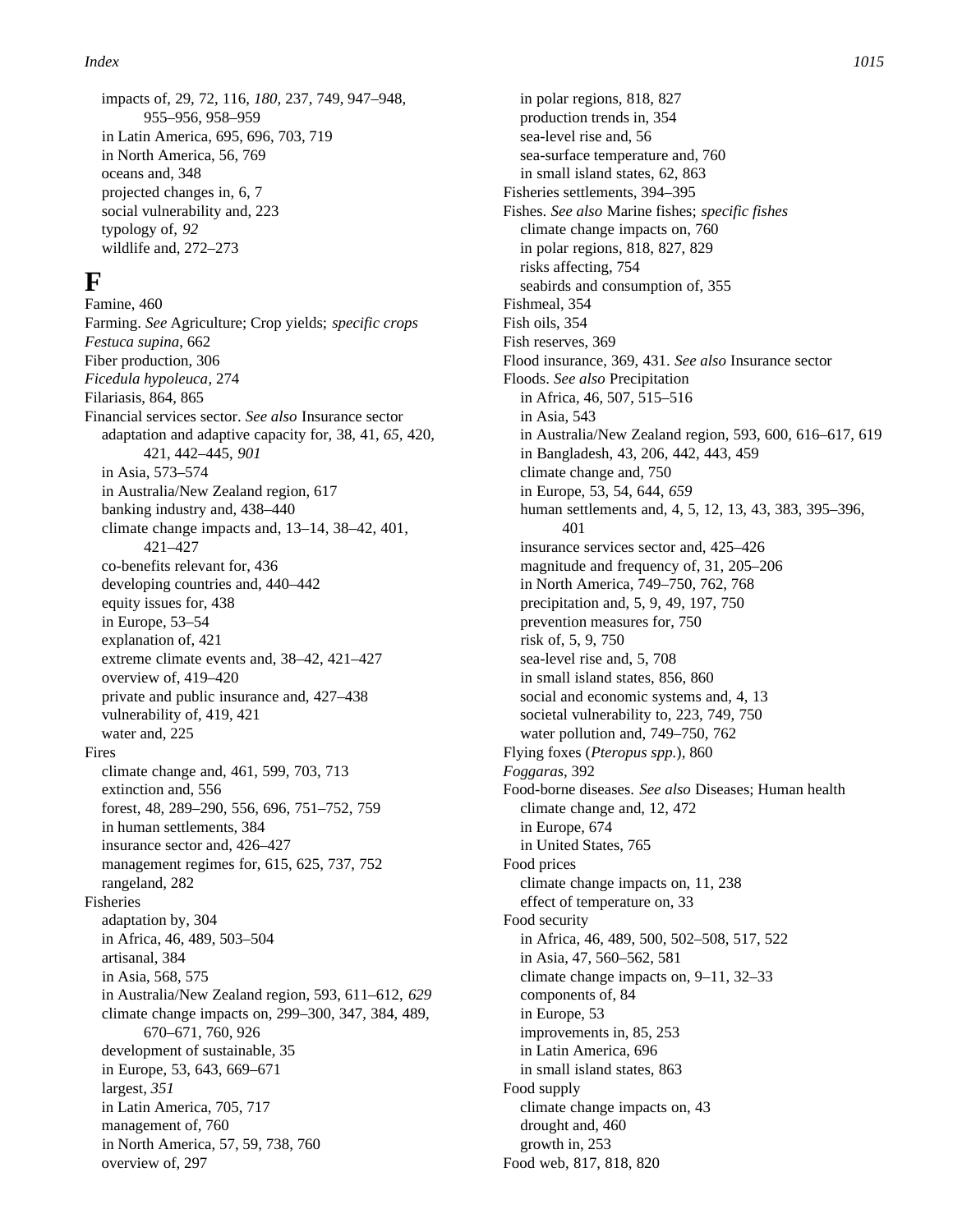Forest ecosystems adaptation options for, 239–240, 295–296 in Africa, 508–509 in Asia, 554, 555 in Australia/New Zealand region, *51,* 603–604, 610–611, *628* carbon storage and, 293–294, 751 climate change impacts on, 59, 239–240, 286–287, 289, 389, 750–751 in Europe, 662–664 human settlements in, 394 in Latin America, 55–56, 696, 708–710, 724 managed, 6, 34, 296 in North America, 59, 737, 750–752 pressures on, 289–292 recreation activities in, 295, 296 status and trends for, 287–289 timber and non-wood goods and services of, 294–295 tropical, 708–710 vulnerability of, 296 Forest fires in Asia, 48, 556 insect attacks and, 752 in Latin America, 696 in North America, 751–752 pressures from, 289–290 trends in, 759 Forestry. *See also* Agroforestry; Timber in Australia/New Zealand region, 610–611 in Europe, 643 in North America, 738, 759–760 plantation, 715–716 Fossil fuels carbon dioxide emissions from, 349 extraction of, 399 in small island states, 868 trends in use of, 389 Free-air  $CO_2$  enrichment (FACE) experiment, 198, 240, 255 Freshwater ecosystems climate change impacts on, 11, 33–34 in Europe, 665–666 Fungal infections, 472, 720

### **G**

*Gadus morhua*, *351* Galapagos penguin (*Spheniscus mendiculus*), 355 *Gallinula pacifica*, 860 *Gallirallus lafresnayamus*, 860 General circulation model (GCM) atmosphere, 92, 166, 174, 544, 548, 550, 551, 598–601, 612, 849, 850 climate scenarios and, 147, 167–169, 174, 494, 550–551 coarse-resolution, 267 decadal-scale variability and, 352 improvements for, 225 testing of, 252 use of, 27, 111, 116, 195–196, 198, 202, 206–208, 384, 503, 535, 598, 599, 704, 710, 745, 803

variations in, 250 Western Europe and, 645 Geometrid moths, 825 GHG. *See* Greenhouse gases (GHG) Giardia, 621, 763–764, 864 **Glaciers** in Asia, 553–554, 565 climate change impacts on, 194, 208–209, 362 effects of retreat of, 752–753 in Latin America, 54–55, 695, 700, 707, 713, 722 in North America, 752 in polar regions, 803, 810, 814–815 (*See also* Polar regions) projections for, 28, 30 tropical, 208–209, 928, 930 Global Atmospheric Research Program (GARP), 88 Global Biodiversity Assessment, 250–251 Global Energy and Water Cycle Experiment (GEWEX), 780 Global Environmental Facility (GEF), 87, 100, 444 Global vegetation dynamic models, 114 Global Water Partnership, 197 Golden toad (*Bufo periglenes*), 273 *Gorilla gorilla beringei*, 69, 272 Grain crops. *See also* Agriculture; Crop yields in Asia, 558–560 in Australia/New Zealand region, 609, 926 climate change impacts on, *254,* 473 cultivation of, 556, 667–668 in Europe, 667–668 exports of, 559 in Latin America, 713 temperature variations and, 237 Grasslands. *See* Rangeland ecosystems Gray wolf (*Canis lupus*), 275 Great Britain. *See* United Kingdom (UK) Great Lakes-St. Lawrence Basin Project (GLSLB), 778 Great Tits (*Parus major*), 275 Greenhouse gas emissions. *See also specific gases* Greenhouse gases (GHG) in Asia, 544, 545, 547, 581 in Australia/New Zealand region, 593, 613, 627 biomass burning and, 523 climate change and, 21, 22, 77, 111, 544, 573, 944 efforts to reduce, 87–88, 118, 758, 759, 917 human health and, 475, 476 hydroelectric plants and, 297 impact distribution and, 71 indicators used for, 918 Kyoto Protocol and, 758 in Latin America, 710 in North America, 784 in polar regions, 60, 804, 816, 820, 829–832 precipitation and, *597* in small island states, 849, 854–855, 867 socioeconomic scenarios and, 115 uncertainties and, 919 vehicle ownership and, 389 "Ground for Choices" study, 156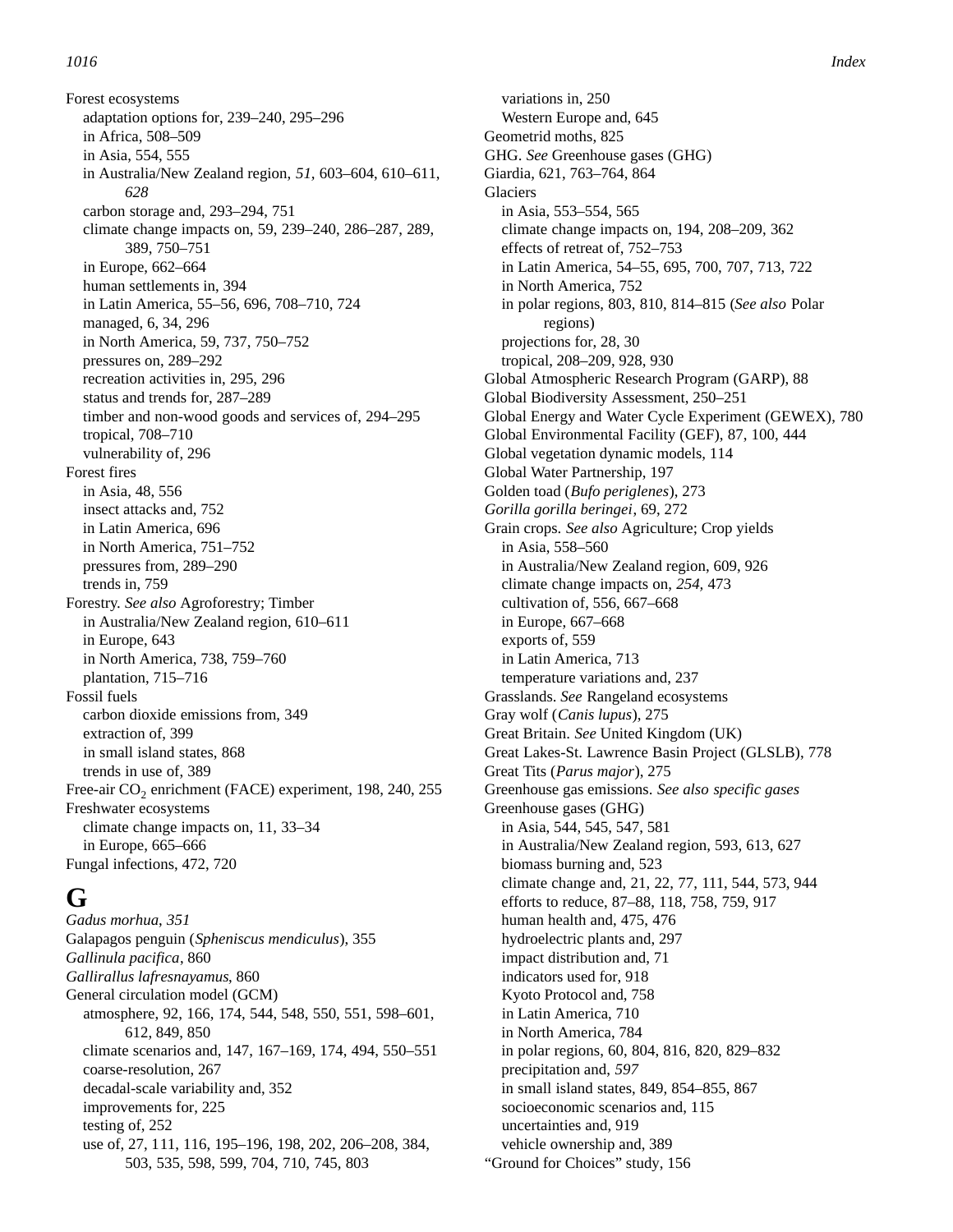Groundwater recharge climate change impacts on, 9, 30–31, 194, 535 water resources and, 199–200

### **H**

Habitat. *See also* Ecosystems conversion of, 272 marine ecosystems and, 348–349 sea ice reduction and, 818 wetlands and, 305, 754 Hail, 384 Halocline, 811 *Halophila engelmanni*, 859 *Halophila wrightii*, 859 Hantavirus, 397, 471, 763 Hard shore protection schemes, 369 Harlequin frog (*Atelopus varius*), 273 Health. *See* Food-borne diseases; Human health; Infectious diseases; Vector-borne diseases; Water-borne diseases; *specific diseases* Heat islands. *See also* Urban settlements energy demand and, 385, 400 human health and, 397 Heat-related injury (HRI), 762 Heat stress in Asia, 49 in Australia/New Zealand region, 596 climate change and, 5, 397–398 in Europe, 672 Heat waves in Australia/New Zealand region, 619 human health and, 43, 384, 453, 696, 761, 939 in Latin America, 703 in North America, 56 projections for, 92 Hemorrhagic fever, 468 *Herpetogramma licarisalis*, 614 Herrings (*Clupea sp.*), 351 Heterotrophic respiration, 240 High-altitude regions. *See* Mountain regions Highland regions. *See* Mountain regions High-latitude ecosystems adapting to expected changes in, 34 climate change impacts on, 362, 665, 780 fisheries in, 829 Himalayas, 553–554 Holdridge climatic correlation model, 252 Human Development Index (HDI), 503 Human health. *See also* Diseases; Indigenous communities; *specific diseases* adaptation and adaptive capacity for, 44, *65, 457,* 474–475, 514, 620, *901* aeroallergens and, 462 in Africa, 46, 489, 491, 512–514 air pollution and, *44,* 453, 460–462 in Asia, 49–50, 355, 537, 570–571 in Australia/New Zealand region, 52–53, 593, 596, 618–621, *629*

climate change impacts on, 12, 42–44, 397, 453–457, 477, 718–720, 761–765, 927, 939 coastal water issues and, 472–473 costing impacts related to, 477 demographic and economic disruption and, 473–474 detection and, 113–114 development, sustainability, and equity and, 477 El Niño and, 42–43, 56, 397, 453, 472, 476, 721 in Europe, 54, 644, 672–674 extreme climate events and, 43–44, 56, 62, 387, 397, 453, 458–460, 474, *475,* 761–762, *886* floods and, 12, 43, 397, 459–460, 468, 489, 674, 719, 720, 738 food yields and nutrition and, 473 heat waves and, 43, 384, 453, 457–458 HIV/AIDS and, 491, 513 infectious diseases and, 12, 42, 56, 462–472 in Latin America, 56, 397, 696, 700, 718–722 milder winters and, 458 mitigation policies and, 475–476 in North America, 59, 738, 761–765 poverty and, 366, 397, 718, 719 research and monitoring needs and, 476–477 sea-level rise and, 473–474, 621 sea-surface temperature and, 454, 720 in small island states, 62, 864–865 storms and tropical cyclones and, 460 vulnerability and, 457, 474, 477 water and, 225 Human population. *See* Population Human settlements. *See also* Indigenous communities; Infrastructure; Rural settlements; Urban settlements adaptation and adaptive capacity for, 35, *65,* 394–395, 403–404, 406–409, 620, 624–625, *901* in Africa, 46, 489–490, 514–517, 522 in arid and semi-arid regions, 392, 394 in Australia/New Zealand region, 52–53, 593, 595–596, 615–618, *629* climate change impacts on, 12–13, 36–44, 383–385, 387–399, 926–927 climate-sensitive industries and, 399–402 in coastal zones, 365–366, 766–767 economic productivity and, 384 in Europe, 53–54 floods in, 4, 5, 12, 13, 43, 383, 395–397, 401 (*See also* Floods) in mountain regions, 553 nonlinear interactions and synergistic effects in, 410 in North America, 56–57, 738–739, 765–769 overview of, 387–388 in polar regions, 60, 394, 804, 814–815, 826–829, 832 research needs for, 410–411 resource-dependent, 392, 394–395 sensitivity of, 5 in small island states, 62, 864, 935 vegetation in, 752 vulnerability of, 5–6, 12–14, 44, 388–389, 391–399, 409–410, 458–459, 624–625, 767–769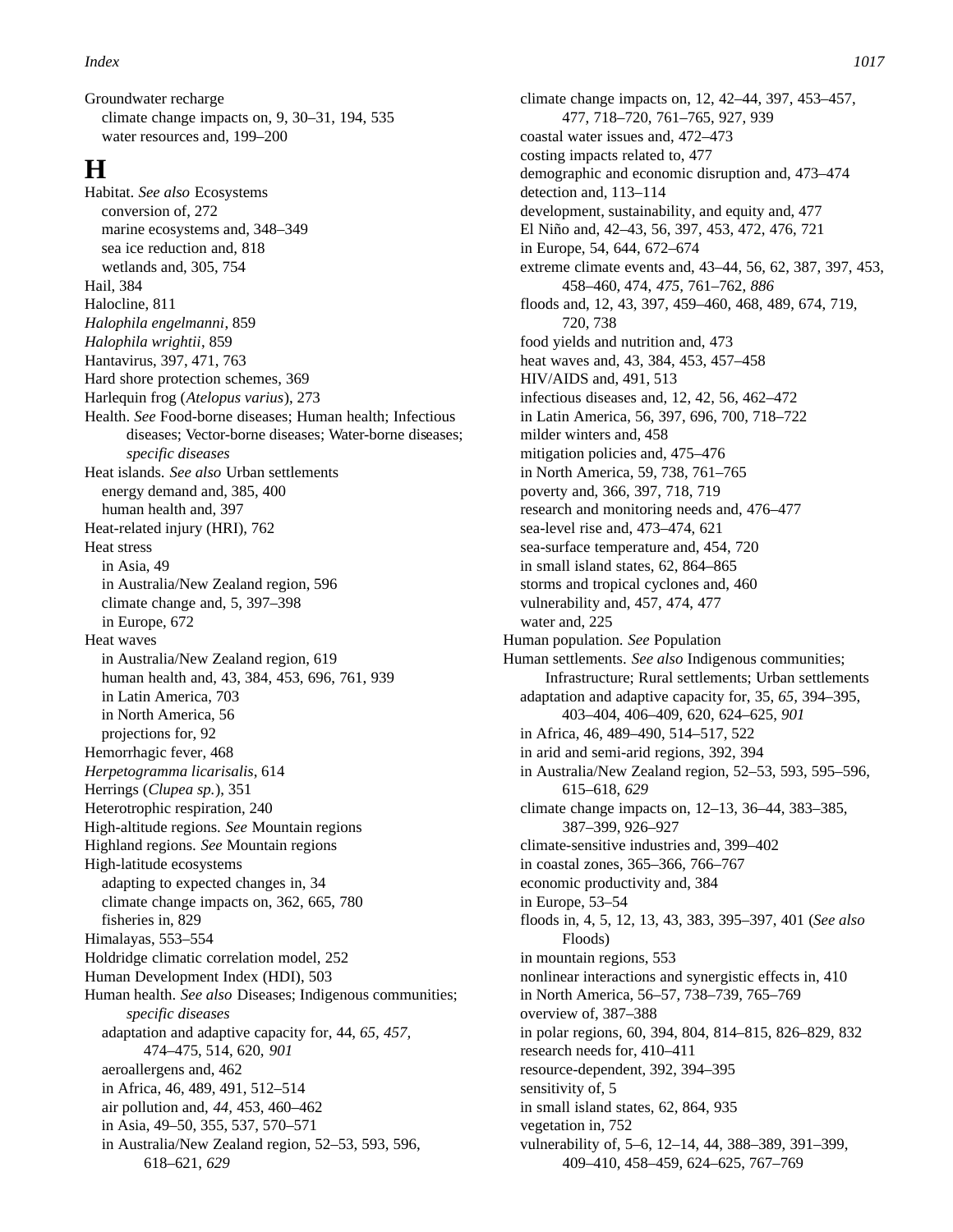water demand in, 9 water resources in, 224–225 (*See also* Water resources) Hurricanes. *See also* Extreme climate events; Tropical cyclones economic loss from, 697 exposure to, 223 in Latin America, 703, 705 in North America, 762 Hydroelectric power in Africa, 496, 500, 516 in Asia, 573 in Australia/New Zealand, 601 climate change and, 297, 384, 399 in United States, 399 Hydrological cycle climate change and climatic variability and, 209 drought frequency change and, 206–207 in Europe, 649, 655–656 evaporation and, 198–199 flood frequency change and, 205–206 glaciers and small ice caps and, 208–209 groundwater recharge and resources and, 199–200 human health and, 720 lakes and, 204–205 in Latin America, 696 overview of, 195 precipitation and, 197 river channel form and stability and, 209 river flows and, 200–204 soil moisture and, 199 water quality and, 207–208 Hydrological models, 195–196, 226 Hydrology. *See also* Water demand; Water resources Arctic, 804, 821, 823–824, 832 catchment-level, 34, 241 climate change impacts on, 195–197, 924 effects on and vulnerability of, 9 overview of, 195 in polar regions, 821, 823 wetlands and changes in, 306–307 *Hylocomium splendens*, 826 Hypoxia, 780

## **I**

Ice caps climate change impacts on, 208–209, 814 in polar regions, 810 Ice cover algae growth and, 817 lake, 298–299 ocean, 349, 354 in polar regions, 823–824 Ice sheets changes in, 803, 811, 814–815, 832 West Antarctic, 951 Ice shelves in Antarctic Peninsula, 815–816 role of, 816–817

Ice storms, 762, 778–779 Illness. *See* Diseases; Food-borne diseases; Human health; Vector-borne diseases; Water-borne diseases; *specific diseases* IMAGE 2, 250, 507 Impact assessment coastal, 357, 937 function of scenarios in, 149–150 methods for, 402, 524 models for, 886–887 scales of analysis for, 114–115 Impacts. *See also specific areas and ecosystems* aggregate, 70, 916, 941–945, 958 conclusions regarding, 915–916, 927–928, 956–959 detection and attribution of, 65, 67–68, 90, 91 distribution of, 70–72, 916, 938–941, 957–958 economic costs of, 396, 401–402, 936 estimating first-order, 116 extreme and irreversible effects of, 945–952 of extreme climate events, 29, 916, 958–959 (*See also* Extreme climate events) indicators to measure, 917–918 information needs regarding, 72–73 key determinants of, 91–93 market, 97, 122 methods of analysis of, 921–922, 952–956 nonmarket, 97, 122–123 observations of, 920–921 reasons for concern regarding, 917 of singularities, 72, 916, 946–951, 956, 959 synthesis of observed, 922–927 on unique and threatened systems, 68–69, 916, 928–936, 953–954, 957 Incremental scenarios, 163, 165. *See also* Scenarios India air pollution in, 460 biodiversity in, 47 cyclones and storm surges in, 49 population in, 552 Indian Ocean. *See also* Oceans coral bleaching in, 361, 366 warming in, 361, 492 Indicator species, 24–25, 107, 109–114 Indigenous communities. *See also* Human settlements in Australia/New Zealand region, 594, 601, 615, 621, 625, 627 climate change impacts on, 935–936 in Latin America, 699 in North America, 765, 935–936 in polar regions, 60, 805, 826–827, 832 Indirect damages, 419 Infectious diseases. *See* Diseases; Human health; Mosquitoborne diseases; Vector-borne diseases; Water-borne diseases; *specific diseases* Infrastructure. *See also* Human settlements; *specific areas* adaptation and adaptive capacity for, 766, 896 in Africa, 46, 489–490, 514–517, 522 in Asia, 572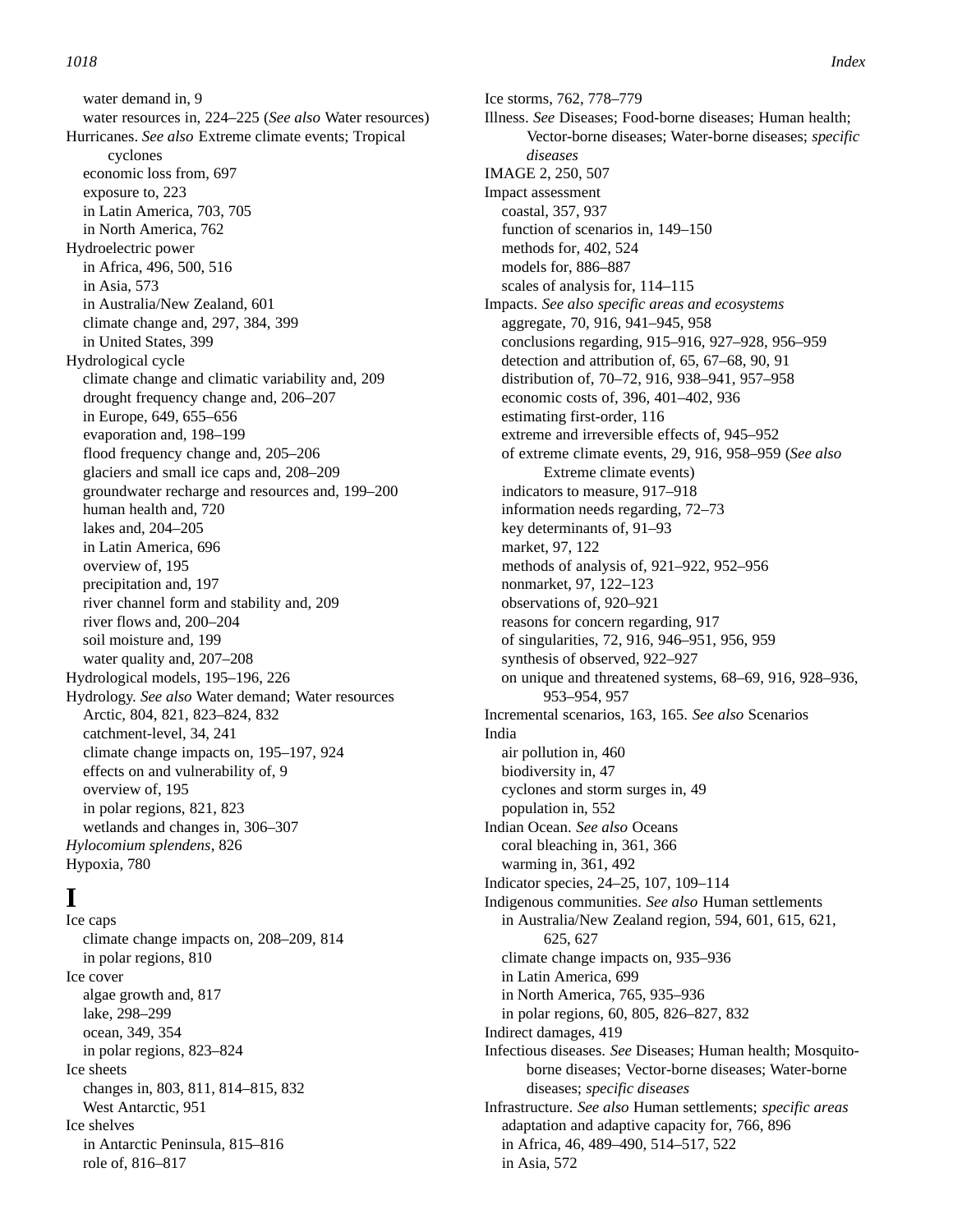in Australia/New Zealand region, 615–617, 620, 625 buildings and transportation and, 402–403 climate change impacts on, 36, 38, 383 in North America, 56–57, 766 in permafrost regions, 385 in polar regions, 828 privatization and, 388 sea-level rise and, 38, 365–366, 384 in small island states, 62, 864 water supply and demand and, 402 Inland wetlands. *See also* Wetlands adaptation options for, 311 carbon sink and, 305–306, 309–311 climate change impacts on, 34, 241, 307–311 in Europe, 665–666 food and fiber production and, 306 habitat and biodiversity of, 305 overview of, 304–305 pressures on, 306–307 vulnerability of, 311 Insects climate change impacts on, 294, 555 in forests, 290–291, 752, 759 migration, 511, 667 pest, 276, 558, 613–614, 667, 926 winter kill of, 755 INSIGHT model, 622–623 Instream demands, 210 Instrumentally based analogs, 166 Insurance, flood, 369, 431 Insurance sector. *See also* Financial services adaptation and adaptive capacity for, *65,* 432–438, *901* in Australia/New Zealand region, 617 climate change impacts on, 13–14, 38–42, 401, 578 climate events relevant to, 423–427 cost of uncertainty and, 123–124 developing countries and, 440–442 distribution of global, *428* in Europe, 53–54, 643, 671 in Latin America, 706 life/health, 429 in North America, 59, 739, 770–775 overview of, 419–420 private and public, 427–431 property/casualty, 429 vulnerability of, 419, 421, 431–435 Integrated assessment. *See also* Assessment approaches to, 107, 118–120, 622–623, 955 costal zone and marine ecosystem, 36 explanation of, 25, 94–95, 107 methodological bias in, 119 Integrated assessment model (IAM) application of, 95, 156 explanation of, 94–95, 119 impacts and, 120, 886–887, 944, 955, 956 numerical, 887 use of, 107, 525 Integrated Climate Assessment Model (ICAM), 156, 157

Integrated coastal management (ICM), 857–858 Integrated coastal zone management (ICZM), 570, 596 Integrated Model for the Assessment of the Greenhouse Effect (IMAGE), 156–158, 171 Integrated water resources management (IWRM), 223 Intergovernmental Panel on Climate Change (IPCC) Asia and, 551, 552, 554, 557, 569, 578 background of, 21 baseline statistics published by, 152 Common Methodology, 362–363, 866 Data Distribution Center, 115, 167, 489, 653 First Assessment Report, 347, 348, 384 function of, 87 *Guidelines for National Greenhouse Gas Inventories,* 867 previous assessments of, 91, 127–129, 361 regional reports of, 356, 539, 707–708 Second Assessment Report, 9, 11, 24, 77, 81, 89, 90, 114, 127, 128, 196, 203, 213, 237, 238, 240, 250, 252, 268, 293–295, 347, 348, 363, 367, 383, 420, 421, 455, 716, 807, 847 International Federation of the Red Cross and Red Crescent Societies (IFRC-RCS), 441, 615 International Geosphere-Biosphere Programme (IGBP), 196 International Global Change Institute, 866 Inter-Tropical Convergence Zone (ITCZ), 492 Invertebrates climate change impacts on, 273–275, 924 as decomposers and soil maintainers, 276 IPCC Data Distribution Centre (IPCC-DDC), 115, 167, 489, 653 Irrigation climate change impacts on, 211–212 demand for, 758 energy use for, 400 malaria and, 464 rangelands and, 282 secondary salinization and, 239, 285 water use for, 210, 211, 757–758 Islands. *See* Small island states; *specific islands* Isostatic loading, 358 *Ixodes persulcatus*, 470 *Ixodes ricinus* complex, 470 *Ixodes scapularis*, 470 Ixodid ticks, 673

### **J**

Jack mackerel (*Trachurus declivis*), 351 Japan agrarian structures in, 395 droughts in, 543 energy use in, 400 storm surges in, 365 Japanese cedar, 462 Juvenile red deer (*Cervus elaphus*), 274

### **K**

*Karez*, 392 *Katsuwonus pelanis*, *351, 353*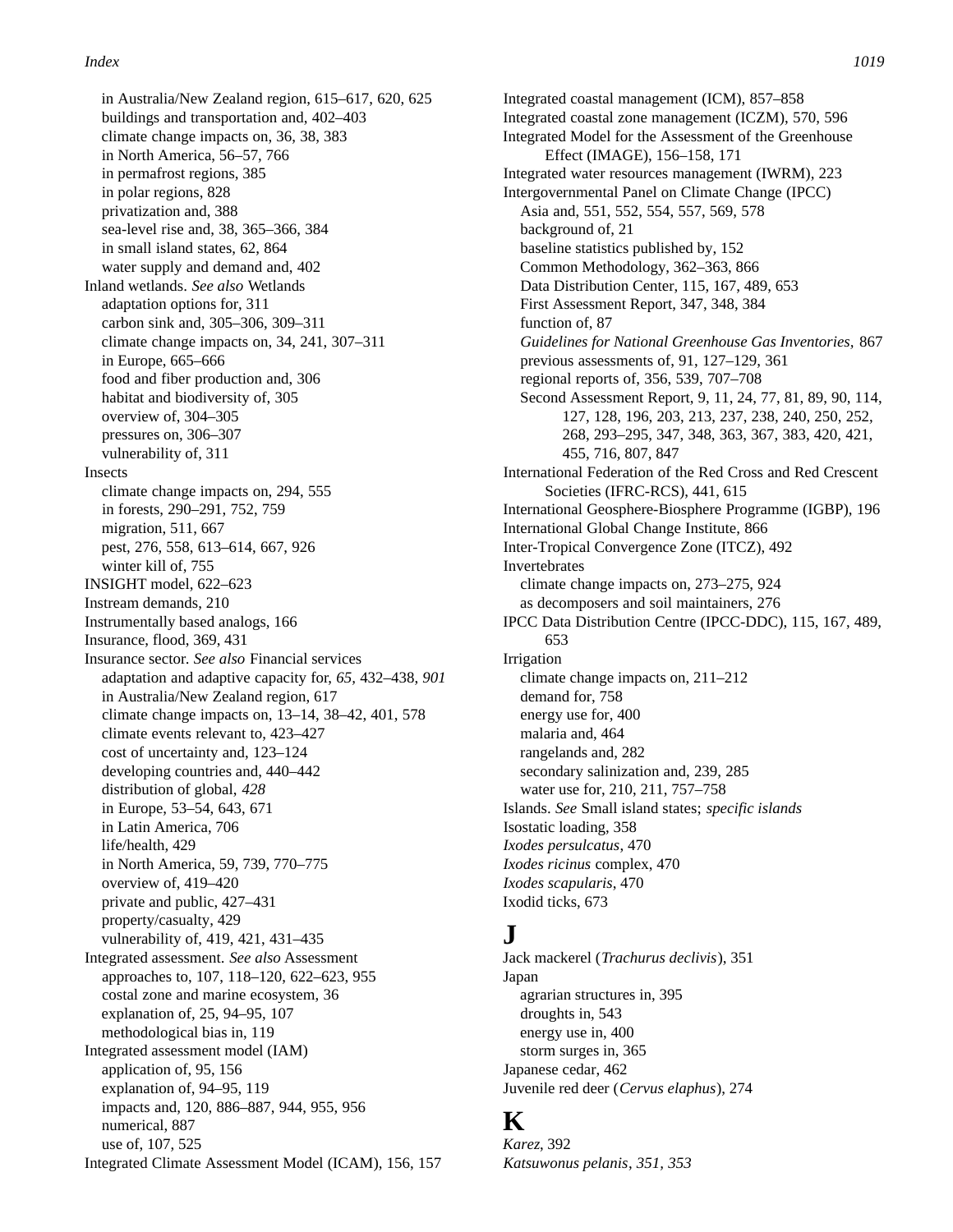Killer whales, 354 Kiwifruit cultivation, 610 Krill, 803, 818, 925 Kyoto Protocol Clean Development Mechanism, 442 explanation of, 87 Latin America and, 707 provisions of, 420, 443–444, 758 responses to, 88, 784

### **L**

Ladybird beetles (*Adalia bipunctata*), 925 Lakes adaptation for, 240, 303–304 in Asia, 553 biogeochemical cycling and pollution and, 301–303 climate change impacts on, 240, 665, 749 fisheries and biodiversity and, 299–301 flood frequency and, 205–206 goods and services of, 297, 298 heterogeneity in response of, 303 hydrological drought frequency of, 206–207 overview of, 296–297 physical conditions of, 298–299 recreation and, 303 types of, 204–205 vulnerability of, 240, 304 water quality in, 207–208 Land cover, 155 Land-cover change scenarios. *See also* Scenarios application and interpretation of, 158 development of, 156–157 explanation of, 26, 147 purpose of, 155–156 types of, 157–158 Landscape management in Australia/New Zealand region, 607–608 explanation of, 285 Landslides, 383, 395 Land use adaptation in, 267–269 explanation of, 155 human, 251–252 hydrological system and, 195 soil conditions and, 238 water quality effected by, 208 Land-use change in arctic and alpine ecosystems, 242, 313 in Asia, 577–578 in Australia/New Zealand region, 603, 627 forests and, 292 pollen and, 462 rangelands and, 282 in tropical regions, 239 wetlands and, 307 Land-use scenarios. *See also* Scenarios application and interpretation of, 158 development of, 156–157

explanation of, 26, 147 purpose of, 155–156 types of, 157–158 La Niña. *See* El Niño–Southern Oscillation (ENSO) Largehead hairtail (*Trichiarus lepturus*), *351* Latin America. *See also specific countries* adaptation and adaptive capacity in, *67,* 696–697, *904* agriculture in, *55,* 56, 696, 713–716 biodiversity in, 55, 696, 699–700, 713 climate change impacts in, 15, 695–697, 707–708, 722–724 climate change scenarios in, 703–705, 718 climate variability in, 700–703, 714, 722–723 droughts in, 54, 709, 712, 721 electricity use in, 389 El Niño and, 54, 56, 695–696, 699, 702–703, 705, 707, 709–713, 721, *722–723,* 724 environmental legislation in, 706–707 extreme climate events in, 695, 696, 703, 719, 723 glaciers in, 54–55, 695, 700, 707, 713, 722 human health in, 56, 397, 696, 700, 718–722, 724 hydropower in, 399 indigenous communities in, 699 sea-level rise in, 56, 696, 716–718 socioeconomic issues in, 705–706, 717 trade in, 697, 706 vulnerability in, 54–56, 696–697 water resources in, 54–55, 695, 718 Leach's storm petrels (*Oceanodroma leucorhoa*), 355 Leeuwin current, 611, 612 Leishmaniasis, 468–469, 673 *Lepidoptera*, 664 *Leptospira*, 471 Leptospirosis, 471, 719, 720 Level of certainty. *See* Confidence level Lightning, 427, 751 *Limantria dispar*, 664 Liquid waste disposal, 409 Livestock adaptation and, 9, 33, 238, 266–267 in Africa, 506–507 in Asia, 551 climate change impacts on, 257–258, 757 in Europe, 669 in Latin America, 714, 715 in North America, 757 rangelands and, 282 Local Agenda 21s, 38 Locusts, 511 *Lutzomyia*, 469 Lyme disease climate change and, 454, 470 in Europe, 673 in North America, 59, 738, 763 Lymphatic filariasis, *463*

### **M**

Mackenzie Basin Impact Study (MBIS), 759 Maize production, 505, 507, 610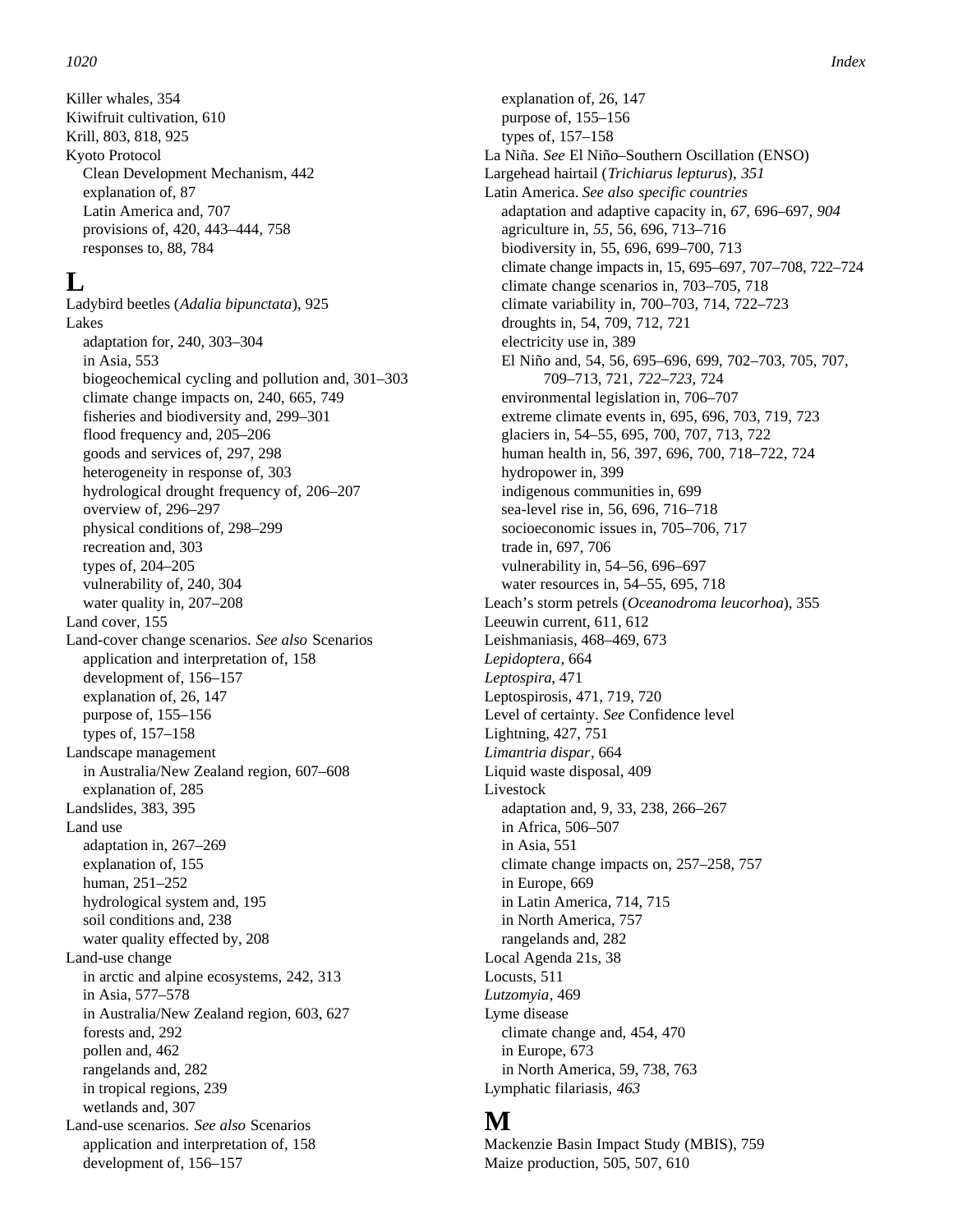Malaria in Africa, 927 in Asia, 571 in Australia/New Zealand region, 619, 621 climate change and, 454, 464–466, 927 in Europe, 673 explanation of, 463–464 extreme climate events and, 460, 476, 719 highland, 465 in Latin America, 720 modeling and, 465–466 in North America, 59, 738, 762–763 prevention of, 475, 514 in small island states, 864, 865 temperature and, 464, 465 transmission of, 12, 397, 464, 465, *467 Mallotus villosus*, *351* Malnourishment. *See also* Human health in Africa, *502* in Asia, *560,* 561 climate change impacts on, 42, 43 in developing countries, 86 droughts and, 460 effects of, 473 Mammals. *See also specific mammals* climate change impacts on, 35, 274–276 extinction risk for, 238 introduction of exotic species and, 272 marine, 35, 345, 354–355 migratory systems of, 511 Managed retreat, 368 Managed systems in Australia/New Zealand region, 623–624 detection in, 113–114 Mangrove ecosystems. *See also* Coastal zones in Asia, 567 climate change impacts on, 35, 62, 345, 934–935 goods and services provided by, 360, 366 in Latin America, 696, 717 sea-level rise in, 56, 61, 360, 934 as sediment trap, 356 in small island states, 859 threats to, 69 Manufacturing, 400 Manus fantail (*Rhipidura semirubra*), 860 Marine aquaculture. *See* Aquaculture Marine ecosystems. *See also* Coastal zones; Oceans adaptation in, 345, 369–370, 372 in Australia/New Zealand region, *51,* 605–607, *628* biological processes and, 349 carbon dioxide uptake and, 349–350 climate change impacts on, 11–12, 34–36, 43, 224, 345–347, 370–372, 925 diseases and toxicity in, 355, 366, 454, 764 El Niño and, 35, 348, 384, 394 habitat and, 348–349, 818 human activities in, 753 in North America, 57

ocean ranching and, 354 overview of, 345–346 in polar regions, 817–818, 828, 832 state of knowledge about, 347–348 wildlife in, 35, 345, 354–355, 745 Marine fisheries. *See* Fisheries Marine fishes abundance and distribution of, 351, 352 catch data for, 350 climate change impacts on, 34, 35, 345, 350–353, 760 Marine mammals climate change impacts on, 35, 345, 354–355, 760 in polar regions, 803, 817, 818, 826 Marine organisms, 112 Marine pollution scenarios, 163. *See also* Scenarios **Meningitis** in Africa, 472, 512–513 climate change and, 56 Methane  $(CH_4)$ energy technology and, 399 freshwater and, 297 permafrost melting and, 385 polar regions and, 385, 823 wetlands and, 306 Mexican jays (*Aphelocoma ultramarina*), 925 Mexico. *See also* North America agriculture in, 56, 755 climate extremes in, 703 El Niño and, 54, 56, 695–696, 703 forests in, 56, 710 human development in, 741, *742* population of, *743* Middle East, 394, 409 Migration bird, 511, 667 climate variability and, 351, 353 determining need for, 251 human, 397, 511–512, 572 insects, 511, 667 mammal, 511 in polar regions, 805, 818, 826, 829 soil degradation and, 672 urban settlements and, 397 Mining industry, 389, 827 Mitigation Africa and strategies for, 510–511 financial services role in, 421 secondary health benefits of, 475–476 synergies and tradeoffs between adaptation and, 93–94 Models bioclimatic, 110–111 biogeographic, 111 biological, 466 crop, 237, 258–261, 267, 269–270, 756 crop-climate, 114 dynamic simulation, 114 general circulation, 27, 92, 111 global vegetation dynamic, 114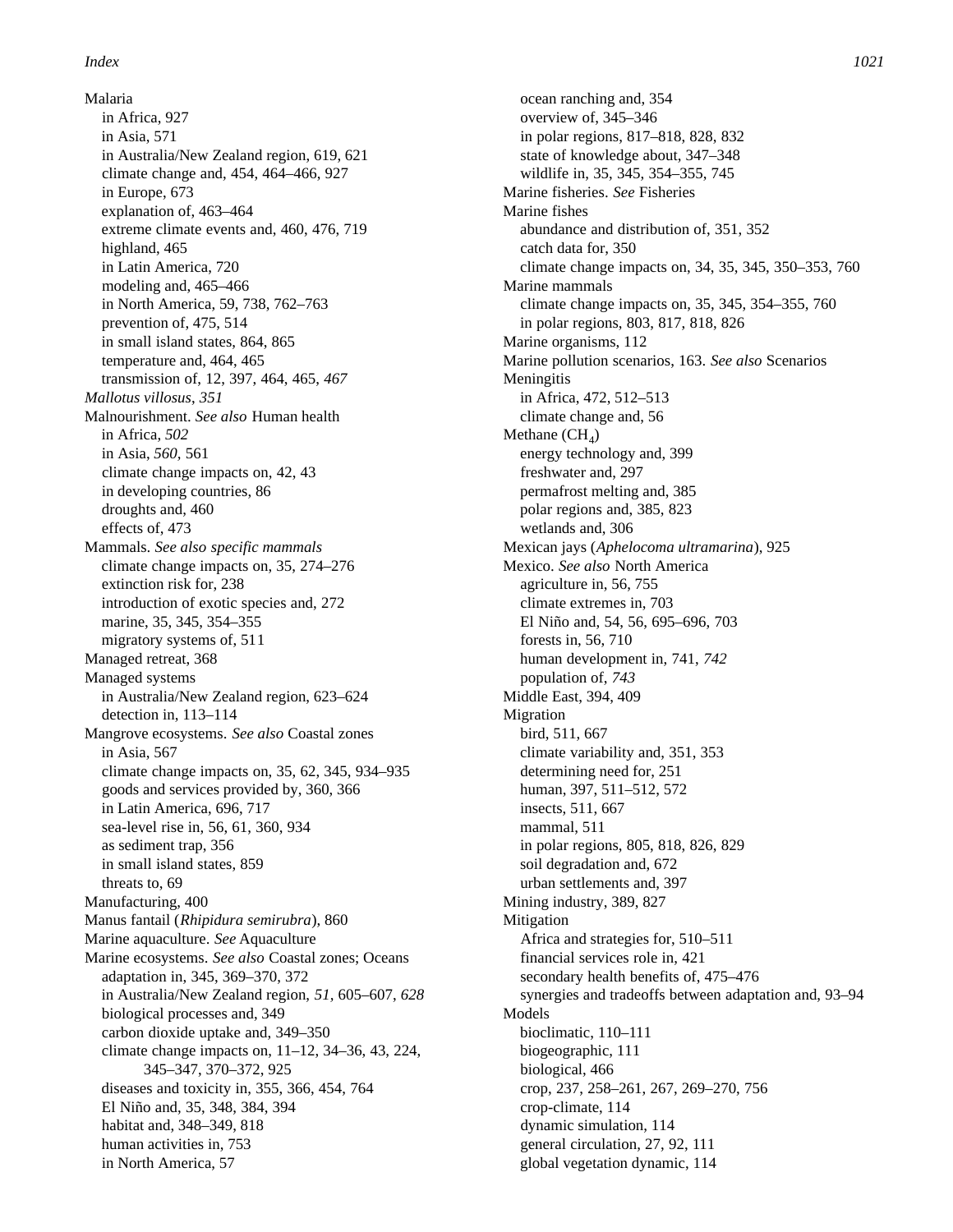human health, 465–466, 468 integrated, 94–95, 107 ocean-climate, 830 wildlife, 275–276 *Moinia dubia*, 504 Monsoons, 552. *See also* Extreme climate events Montreal Protocol, 707 Morbidity air pollution and, 453, 719 extreme climate events and, 453, 696 **Mortality** air pollution and, 453 extreme climate events and, 421, 459, 696 heat-related, 5, 49, 397–398, 453, 474, 516, 596, 619, 696, 761 projected reduced winter, 6 Mosquito-borne diseases. *See also D*iseases; Human health; *specific diseases* climate variations and, 619, 621, 720, 927 types of, 12, 59, 397, 454, 460, 463–468, 619 Mountain gorilla (*Gorilla gorilla beringei*), 69, 272 Mountain regions adaptation for, 34, 241–242, 313–314 in Asia, 543, 553 in Australia/New Zealand region, 593, 601, 605 climate change impacts on, 241, 312–313 in Europe, 643, 660–662, 672 goods and services provided by, 311–312 in Latin America, 696, 699, 711–713, 723 in North America, 745, 752–753 overview of, 311 vulnerability of, 241–242, 314 MSX (multinucleated spore unknown), 355 Murray Valley encephalitis, 53, 620 Myocarditis, 763

### **N**

*Nardus stricta*, 825 Natural disasters. *See* Disasters; Extreme climate events Natural gas extraction of, 827–828 trends in use of, 389 Natural resource management in Africa, 46, 489, 508–512 in Asia, 575 Natural systems adaptation within, 368 climate change summary for, 28–36 detection in, 109–111 socioeconomic impacts and, 366 vulnerability, 4–5, 623 *Neocalanus tonsus*, 607 Net biome productivity (NBP), 247 Net ecosystem productivity (NEP), 247, 289, 293 Net primary productivity (NPP) estimates of, 247 forests and woodlands and, 240, 289, 293 rangelands and, 283

New Caledonian lorikeet (*Charmosyna diadema*), 860 New Caledonian rail (*Gallirallus lafresnayamus*), 860 New Zealand. *See* Australia/New Zealand region New Zealand kauri tree (*Agathis australis*), 603 Nitrates, 207, 751 Nitrogen deposition, 250, 751 Nitrogen dioxide  $(NO<sub>2</sub>)$ , 461, 764 Nitrogen scenarios, 160. *See also* Scenarios *Nitzchia pungens*, 764 *Nitzshia subcurvata*, 349 Non-wood forest products (NWFP), 239, 289, 295 Normative scenarios, 150. *See also* Scenarios North America adaptation and adaptive capacity in, *57, 67,* 739, 775–783, *784, 904* agriculture in, 59, 738, 754–759, 926 carbon sequestration in, 738 climate change impacts in, 16, 56–59, 737–739, 741, 783–784, 924, 925 climate change scenarios for, 739, 744, 754–755 coastal zones in, 738, 753–754 droughts in, 59, 744, 753, 755, 757 fisheries in, 57, 59, 738, 760 floods in, 749–750, 762, 768 forests in, 59, 737, 738, 750–752 glaciers in, 752, 811 human development in, 741, *742* human health in, 59, 738, 761–765 human settlements and infrastructure in, 56–57, 738–739, 765–769 indigenous communities in, 765, 935–936 insurance industry in, 59, 739, 770–775 mountains in, 745, 752–753 production forestry in, 738, 759–760 protected areas in, 59, 738, 752–754 tourism in, 739, 769–770, 827 trade and, 743–744 unique aspects about, 741–744 urbanization in, 743 vulnerability in, 739 water management in, 742–743 water quality in, 748–749 water resources in, 57, *58,* 737, 745–748 wetlands in, 753 wildlife in, 754 North American Free Trade Agreement (NAFTA), 743 North Atlantic Oscillation (NAO) Africa and, *45,* 492, 519 Europe and, 647, 925 polar regions and, 811 Northern gannet (*Sula bassana*), 355 North Pacific Decadal Oscillation (NPDO), 597 *Nothofagus*, 604, 663 *Numenius tahitiensis*, 860

### **O**

*Oceanodroma leucorhoa*, 355 Ocean ranching, 354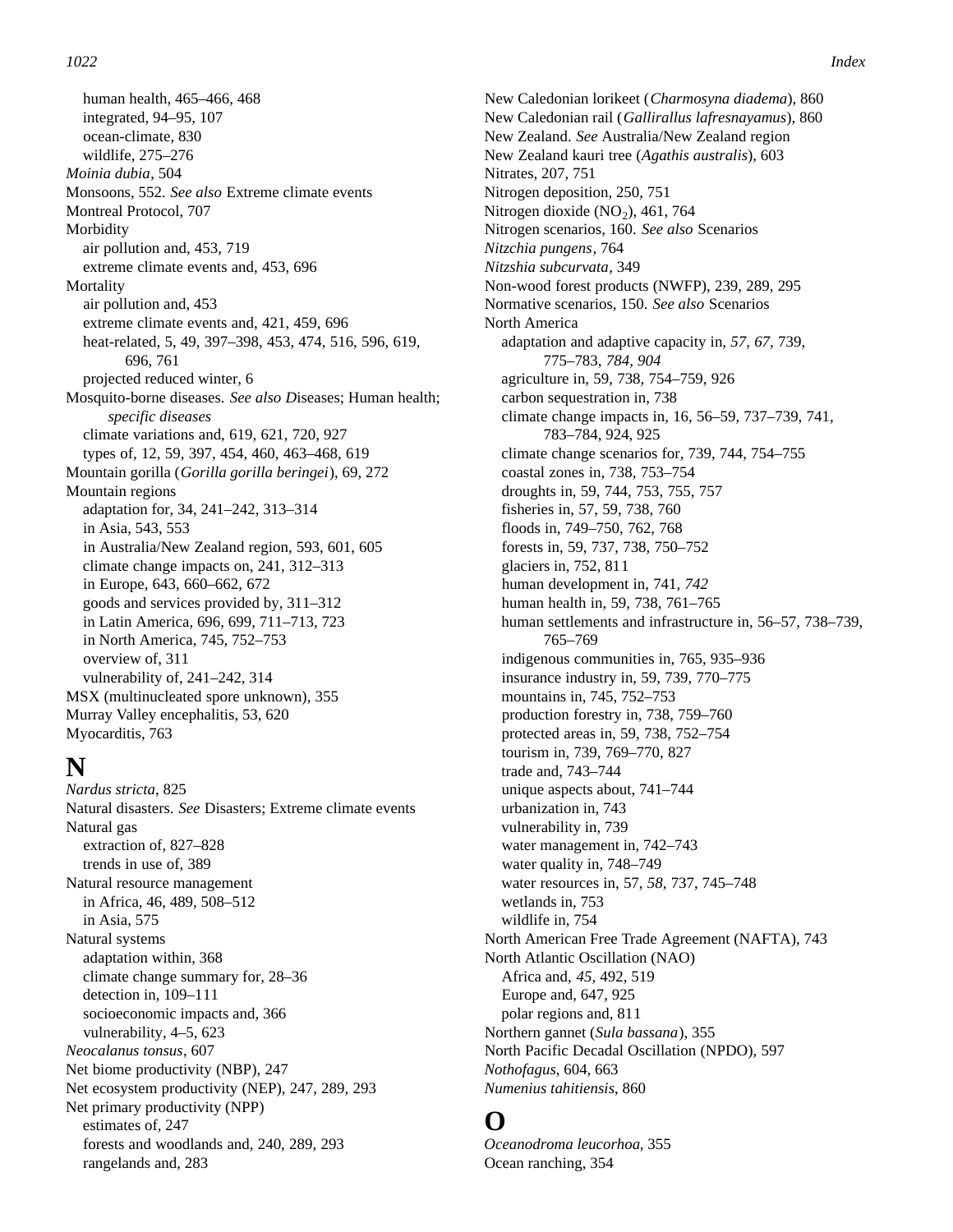Oceans. *See also* Marine ecosystems adaptive capacity of, 348 carbon storage in, 348–350 climate change impacts in, 347 climate change impacts on, 11–12, 34–36, 345, 370, 384 extreme climate events and, 348, 394 overview of, 347 state of knowledge about, 347 Ocean waves, 35–36, 359 Ocean wind, 348 *Odonata*, 667 Oil extraction, 827 *Oncorhynchus nerka*, 351 Onochocerciasis, *463 Operophtera spp.*, 826, 829 Opportunity costs, 120–121 Organization for Economic Cooperation and Development (OECD) countries, 389, 670 *Orthoptera*, 667 Ostrich (*Struthio camelus*), 277 Ozone  $(O_3)$ human health and, 461, 462, 719, 764–765 ultraviolet radiation and depletion of, 461, 571, 818

## **P**

Pacific Decadal Oscillation (PDO), 351, 849 Pacific Islands Climate Change Assistance Program, 868 Pacific Ocean, 361. *See also* Oceans Pacific salmon (*Oncorhynchus sp.*), 352, 354, 829 Pacific Salmon Treaty, 760 Palaeoclimatic analogs, 165–166 Paleoclimatology, 493, 812 *Panicum virgatum*, 394 *Panthera tigris tigris*, 69, 272 Particulates, 461, 719, 765 *Parus major*, 275 *Paspalum dilatatum*, 608 Patagonian toothfish, 818 Peatlands, 304–305. *See also* Wetlands Penguins, 275, 925 *Perkinsus marinus*, 355 Permafrost. *See also* Polar regions in Asia, 555, 573, 576 explanation of, 820 infrastructure and, 385 in polar regions, 804, *808,* 812, 820–821, *822,* 832 Permanent Interstate Committee for Drought Control in the Sahel, 496 Peroxyacetyl nitrate (PAN), 399 Peruvian anchovy (*Engraulis ringens*), 350, *351* Pesticides, 276, 278, 279, 756 *Pfiesteria*, 366, 764 *Phaeocystis antarctica*, 349 *Pharomachrus mocinno*, 69, 272 Phenology lake and river, 298 rangeland, 284 wildlife, 274

*Philaenus spumarius*, 274 *Phlebotomus*, 469 Photosynthesis, 349 Photovoltaic technology, 573 Physical systems, 3, 928, 930 Phytoplankton blooms, 50, 472 productivity of, 817, 818 *Picea abies*, 662 *Picea mariana*, 251 Pied Flycatcher (*Ficedula hypoleuca*), 274, 925 Pilchards (*Sardinops sp.*), 351 *Pinus radiata*, 611 *Pinus sylvestris*, 662 Plague, 470, 513 Planned adaptation anticipatory, 62–63, 88, 890–891 use of, 404, *405,* 406–407, 884, 890–893 (*See also* Adaptation; Adaptive capacity) Plantations benefits and drawbacks of, 292 in Latin America, 715–716 Plant migration models, 251 Plant productivity, 247, 283. *See also* Agriculture; Crop yields Polar bears, 345, 354–355 Polar regions adaptation and adaptive capacity for, *57, 68,* 241–242, 313–314, 804–805, 831–832, *905* Antarctic, 804, 812–813 Antarctic Peninsula changes in, 803, 815 Arctic, 810–812 Arctic hydrology in, 804, 821, 823–824 biota in, 804, 805, 814, 815, 821, 824–826 characteristics of, 809–810 climate change impacts on, 13, 241, 275, 312–313, 713, 803–804, 829–831 climate change scenarios for, 813–814 coastal recession rates and, 362 economic issues relevant to, 826–829 fisheries in, 818, 827 freshwater systems in, 665 goods and services provided by, 242, 311–312 human settlements in, 394, 804, 814–815, 826–829, 832 ice sheet and glacier changes in, 803, 814–815 indigenous communities in, 60, 805, 826–827, 832 organisms in, 817–818 overview of, 311, 807 permafrost in, 804, *808,* 820–821, *822* sea ice in, 59–60, 803–805, *808,* 819–820 Southern Ocean changes in, 803, 815–818 sustainable development in, 805 vulnerability in, 59–60, 314, 394, 804–805, 831–832 Policy exercise (PE) approach, 136 Pollen, 462, 719 Pollination, 276, 279–280 Pollution, 272, 828–829. See also Air pollution; Water pollution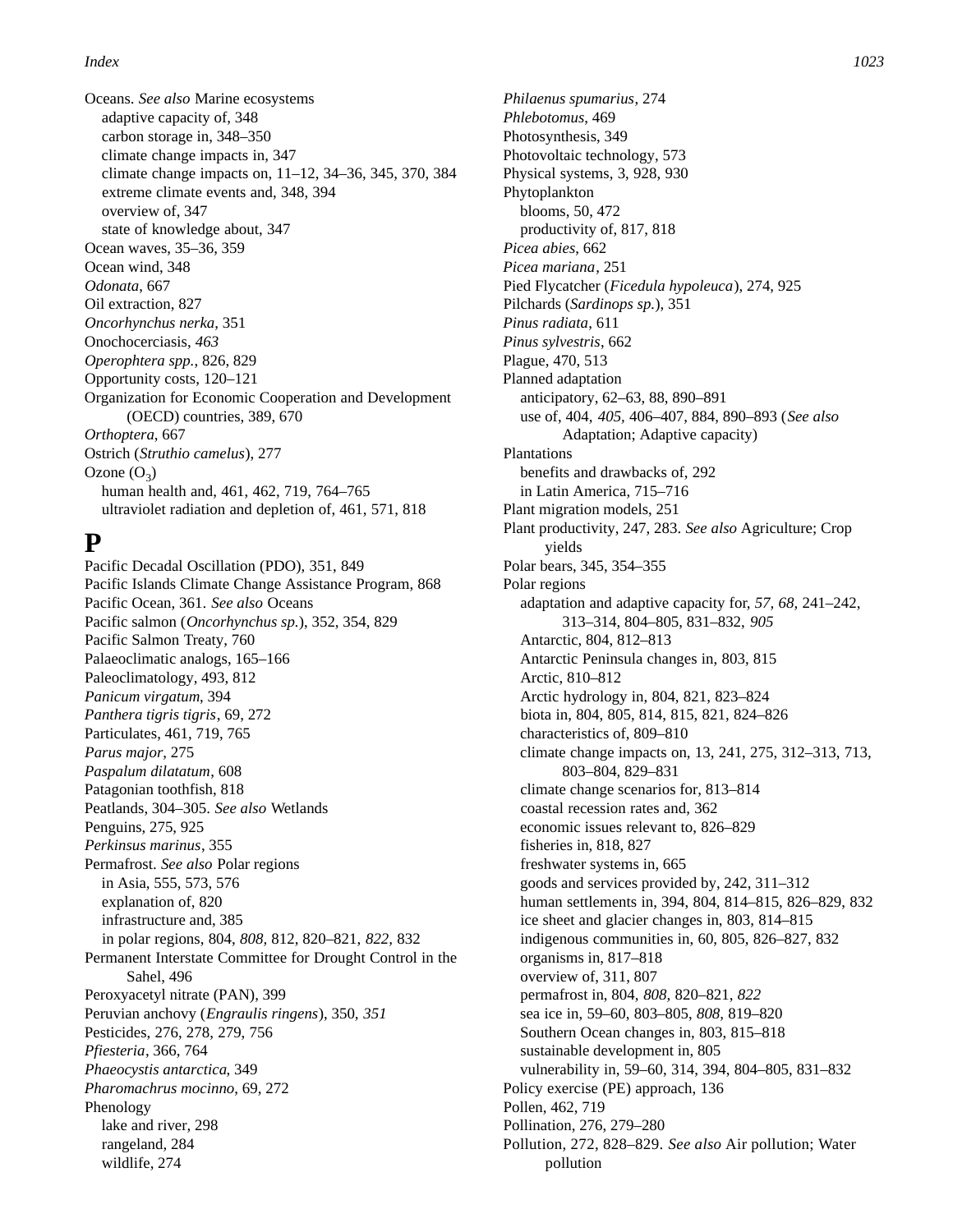Pollution management, 618 Polyarthritis, 621 Population in Africa, 45 in Asia, 552, 580 desertification and, 517 economic effects on vulnerable, 33 in Europe, 645 in Latin America, 699 in Mexico, *743* in North America, 765–766 trends in, 388 in water-stressed countries, *213, 214* Port facilities, 366 Post-traumatic stress disorder (PTSD), 762 Poverty in Asia, 552 effect of climate extremes and, 6 health and, 366, 397, 718, 719 in urban areas, 388 Precipitation. *See also* Floods in Africa, 489, 492, 493, *496,* 497 in Asia, 535, 536, 541, 543, *546,* 548–550, 554 in Australia/New Zealand region, 593, 594, 596–599 disease and, 397, 453–454, 696 in Europe, 647, *648,* 658, 666 floods from, 5, 9, 49, 197, 750 hydrological cycle and, 197, 924 insurance sector and, *39–40, 424–425,* 425–427 in Latin America, 696, 700–701, 708, 711–713, 716, 718, 720, 723, 724 in North America, 744, 748–750, 755, 761, 764, 783 in polar regions, 811, 823, 824 projections for, 92 in small island states, 848–849, 852–854, 861 streamflow and groundwater recharge variations and, 30, 700, 701 trends in, 197, 349 Prime Minister's Science, Engineering and Innovation Council (PMSEIC) (Australia), 614, 623 *Prosbonia cancellata*, 860 Protected areas, 59, 738, 752–754 *Pterodroma cahow*, 35, 345, 354, 355, 860 *Pteropus spp.,* 860 Pterygium, 461 *Puffinus girseus*, 355 *Pygoscelis adeliae*, 925

### **Q**

*Qanats*, 392 Queenland fruit fly (*Bactrocera tryoni*), 614

### **R**

Radiation. *See* UV-B radiation Radon, 460–461 Ragweed, 462 Rainfall. *See* Precipitation

*Pygoscelis antarctica*, 925

Ranching, 714–715 Rangeland ecosystems adaptation options for, 239, 285–286 in Asia, 554 in Australia/New Zealand region, 604 climate change impacts on, 239, 280–281 in Europe, 664–665 fires and, 282 goods and services of, 281–285 in Latin America, 710–711, 714–715 vulnerability and sensitivity of, 286 *Rangifer tarandus*, 829 *Rangifer tarandus groenlandicus*, 277 Reactive adaptation, 62, 88. *See also* Adaptation; Adaptive capacity Recreation. *See also* Tourism climate change impacts on, 395 forests and, 295, 296 lakes and, 303 in North America, 769–770 Red deer, 925 Red tides, 764 Reef-dwelling foraminifera, 355 Reefs. *See* Coral reefs Reference, 149 Refuges, 278 Regional climate change biological or physical processes in ecosystems and, 33 emergent findings related to, 3–4, 927 uncertainties in, 95 Regional climate models (RCM), 550, 551 Regions. *See specific regions* Reindeer, 826, 829 Reinsurance, 429, 434–435. *See also* Insurance sector Remote-sensing data, 111 Renewable energy energy supply from, 399 health benefits of using, 476 indigenous communities and, 827 in small island states, 868 Reptiles, 273–275, 924, 925 Reserves, 278 Resource degradation, 32–33 Resource-dependent settlements agricultural and fisheries, 394–395 in arid and semi-arid regions, 392, 394 economic and social relationships in, 394–395 explanation of, 392 in forests, 394 in polar regions, 394 tourism and recreation in, 395 Respiratory disorders air pollution and, 764–765 in Asia, 49 fires and, 461 in Latin America, 719, 721 in North America, 738, 764–765

Resplendent Quetzal (*Pharomachrus mocinno*), 69, 272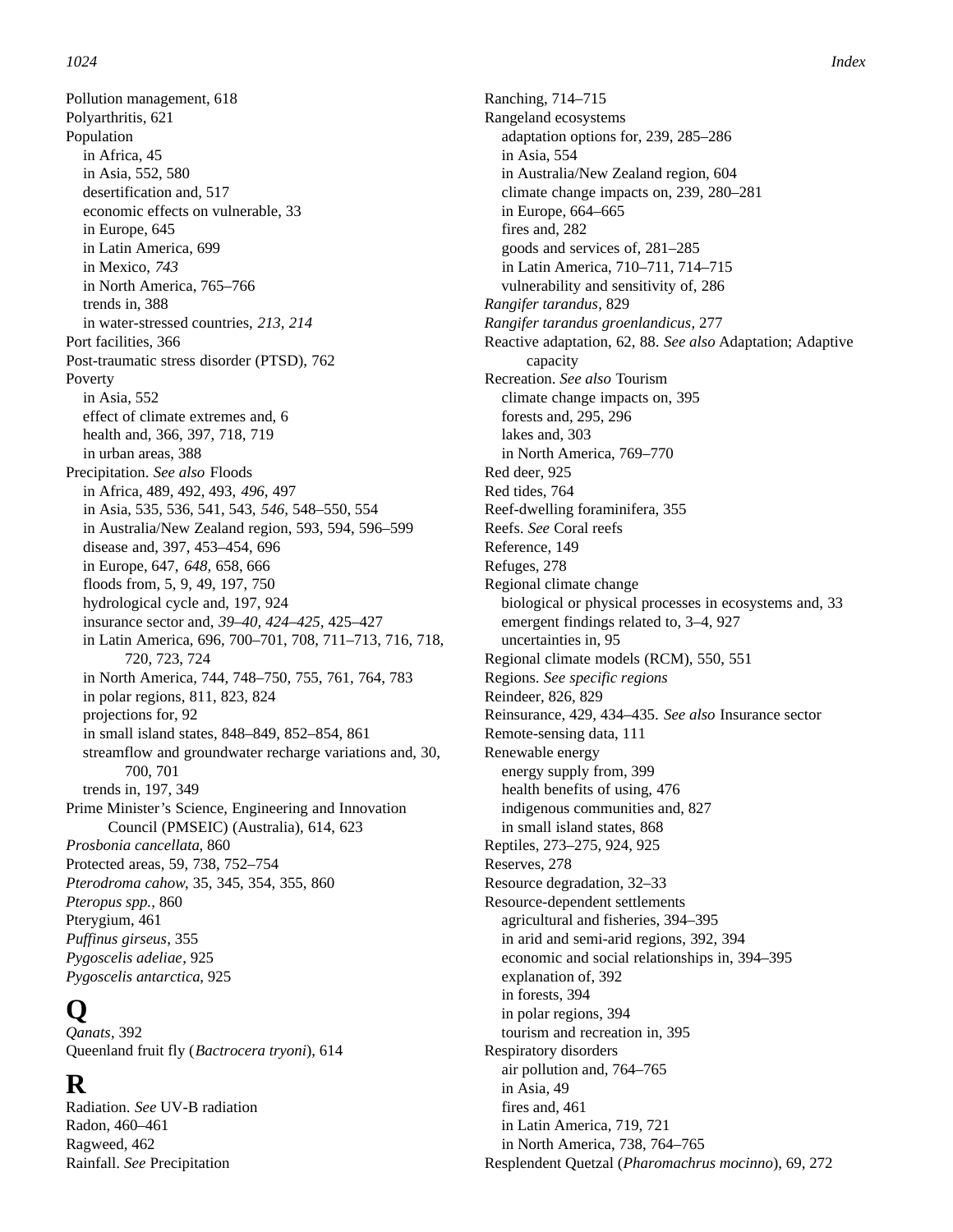Responses adaptive, 88–89 international, 87 national and local governmental, 87–88 organizational, 88 *Rhipidura semirubra*, 860 Rice cultivation. *See also* Crop yields in Asia, 556–558, 560–561 El Niño and, 397 temperature and, 258–260 Rift Valley fever (RVF), 489, 513, 514 Risk, 21–22, 420 Risk analysis, 221 Risk financing, 440 Risk management, 618, 627, 893 Risk Prediction Initiative, 437 Risk reduction, 436–437 Risk spreading, 436–437 River channel erosion, 209 Riverine ecosystems in Australia/New Zealand region, 602, 605–606 human settlements in, 395 River Rhine, 215, *218* Rivers adaptation for, 240 climate change impacts on, 38, 240 vulnerability of, 240 water quality in, 207–208 Rockhopper penguins, 925 Rocky Mountain Spotten Fever, 763 Rodent-borne diseases, 397, 471, 763–764 Ross River virus, 53, 620 Runoff in Africa, 45, *496* in Asia, 48, 535, 562–565 average annual change in, *202* in coastal regions, 395 in Latin America, 54, 696 in North America, 57, 737, 745, 747, 750 in polar regions, 60, 823–824 water resources and, 200–206 Rural settlements. *See also* Human settlements climate change impacts on, 36, *37,* 387 economic effects on, 36 in Latin America, 714

### **S**

SADC Regional Early Warning Unit, 508 *Sadinella pilchardus*, 351 Safe corridors, 119 Salinization in Australia/New Zealand region, 602–603 explanation of, 657–658 Latin America and, 708 North America and, 749 secondary, 239, 285 small island states and, 864 *Salix spp.*, 661

Salmon, 351, 352, 670 *Salmo salar*, 670 Salp, 925 Salt marshes climate change impacts on, 35, 345–346, 360 as sea defense, 356 Salt ponds, 62 Saltwater intrusion, 46 Samoan moorhen (*Gallinula pacifica*), 860 Samoan white-eye (*Zosterops samoensis*), 860 Sand mining, 857 Sanitation, 516–517 Santo Mountain starling (*Aplonis santovestris*), 860 Sardines (*Sardinops sp.*), 351, 352 Savannas. *See also* Rangeland ecosystems in Africa, 506, 509 in Latin America, 710–711 Scenarios. *See also Special Report on Emissions Scenarios* (SRES) climate change (*See* Climate change scenarios) compatibility between, 174–175 Conventional Development, 210 environmental, 26, 147, 158–163 explanation of, 147, 149 exploratory, 150 future needs for development of, 28, 148, 179, 181 land-use and land-cover change, 26, 147, 155–158 nonclimatic, 147 normative, 150 representing interactions in, 171–175 role of, 26, 149–151 sea-level rise, 26–27, 147–148, 170–171 socioeconomic, 26, 115, 147, 151–155 of 21st century, 27–28, 148, 175–179 types of, 147–148 of variability and extreme events, 116, 171 water management policy and, 221 Schistosomiasis, *463,* 469, 864 *Scomber japonicus*, *351* Seabirds. *See also* Birds climate change impacts on, 35, 345, 354, 355 in small island states, 860 Sea dikes, 369 Seagrasses disease affecting, 355 effects of rising temperature and sea level on, 61, 62 in small island states, 859 Sea ice in Arctic Ocean, 803–804, 819–820, 832 marine mammals and, 826, 925 in polar regions, 59–60, 803–805, *808,* 810–811, 819–820, 826–828 projections for, 349 reduction of, 355, 811, 815, 817–819, 828 role of, 819 snow on, 819 in Southern Ocean, 817, 818, 820 Sea-ice marginal zone, 817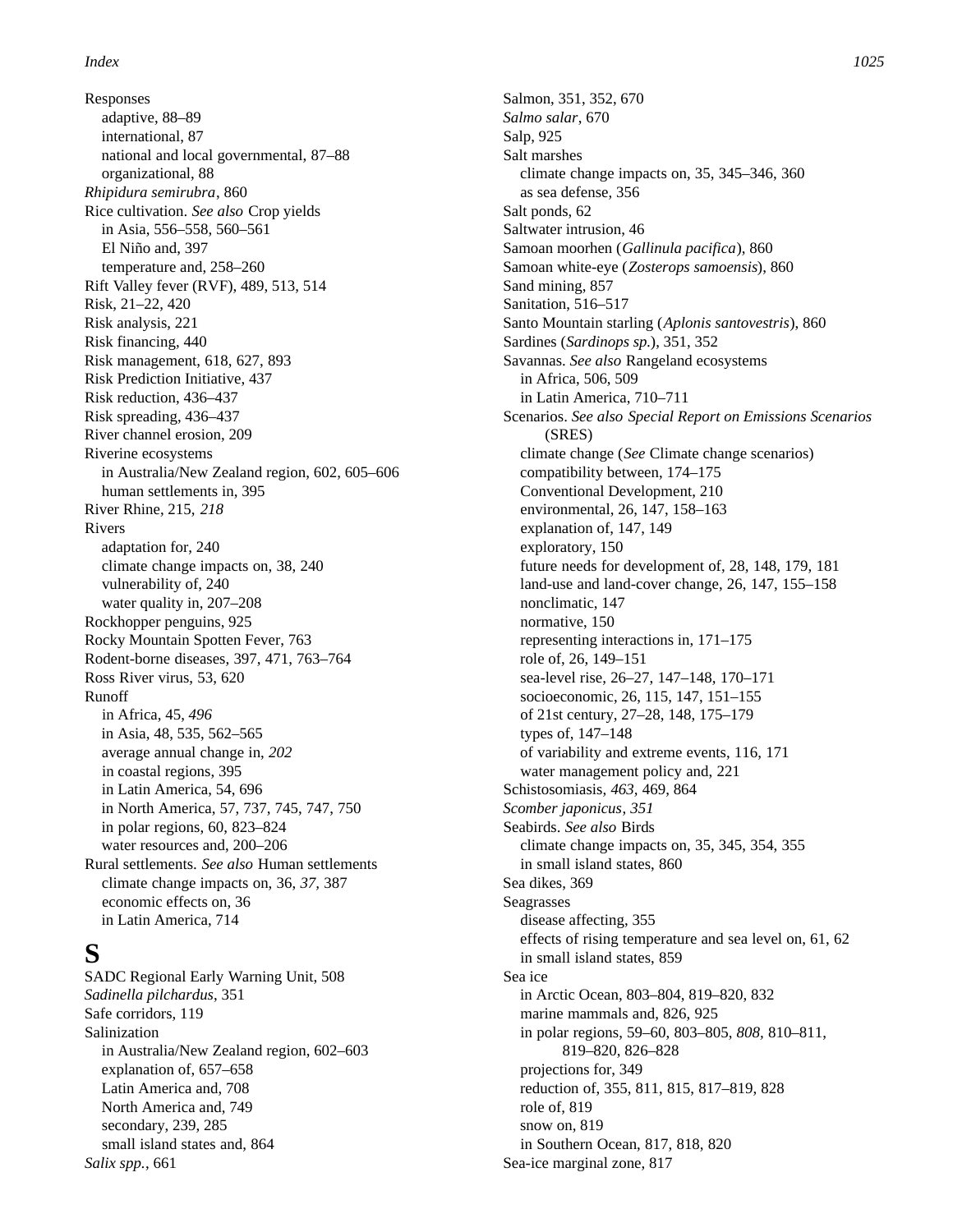Sea-level rise in Africa, 46, 515 in Asia, 49, 535, 556, 567, 578 in Australia/New Zealand region, 52, 595, 597, 606–608, 621, 625, 627 climate change and, 34, 35, 925 coastal aquifers and, 199–200 coastal zones and, 12, 345, 348, 356–372, 395–396, 473–474, 515, 766, 937 economic costs of, 363, 365 in Europe, 658–659, *661,* 671 floods and, 5, 708 human health and, 473–474, 621 infrastructure damage and, 38, 365–366, 384 insurance sector and, 427 in Latin America, 56, 696, 708, 716–718, 724 mangroves and, 56, 61, 360, 934 in North America, 753 polar regions and, 814, 815, 829–830 in small island states, 60–62, 849, 855–856, 860, 861, 864, 865, 869 statistics on, 348 tourism and, 395 wetlands and, 308 Sea-level rise scenarios. *See also* Scenarios application of, 171 baseline conditions and, 170 explanation of, 26–27 global average, 170 purpose of, 147–148, 170 regional, 170–171 variability and, 171 Seals, 354 Sea otters, 354 Seasonal forecasting, 46, 490 Seasons extreme, 647, 649 human health and, 461, 472 tourism and recreation and, 761 Sea-surface temperature (SST) aquaculture and, 345 in Asia, 568 in Australia/New Zealand region, 606, 607 climate change impacts on, 34, 35, 347, 348 coral reefs and, 361 fish behaviors and, 352 fisheries and, 760 human health and, 46, 355, 366, 454, 472–473, 490, 720 in Indian Ocean, 361, 492 in polar regions, 811 in small island states, 61, 849–850, 859 toxicity and, 355 Seawalls, 369 Second Assessment Report (SAR) (Intergovernmental Panel on Climate Change), 9, 11, 24, 77, 81, 89, 90, 114, 127, 128, 196, 203, 213, 237, 238, 240, 250, 252, 268, 293–295, 347, 348, 363, 367, 383, 387, 420, 421, 455, 644, 716, 807, 847

Seed dispersal, 276 Semi-arid regions in Asia, 540–541, *542,* 576 (*See also* Asia; *specific coun tries*) carbon dioxide concentrations in, 34 human settlements in, 392, 394 irrigation in, 239 in North America, 745, 782 streamflow in, 204 Senegal River Basin (SRB), 508 Sensitivity. *See also specific areas* of aggregate estimates, 943–945 of agricultural production, 254 of Arctic Ocean to river flow, 824 assessment of, 89–91 of biodiversity hot spots, 932 explanation of, 6, 91–92 of human health outcome, 457 of human settlements, 5, 409–410 information needs regarding, 73 rangeland, 286 of water demand to climate change, 211–212 of water resource system, 212 of wildlife, 280 *Setonix brachyurus*, 274 Shellfish climate change impact on, 352 coastline protections and, 753 production of, 354 Shellfish poisoning amnesic, 764 toxic algae and, 454, 472, 619, 754 (*See also* Algal blooms) types of, 764 Shigella, 621, 864 Silvicultural yields, 56, 715–716, 724 Simple extremes, *92, 180*. *See also* Extreme climate events Singular phenomena, *92*. *See also* Extreme climate events Sin Nombre virus, 763 Skipjack tuna (*Katsuwonus pelanis*), 351, *351, 353* Small island states adaptation and adaptive capacity in, *68,* 865–868, *905* aquifers in, 200 biodiversity of, 61–62, 859–860 characteristics of, 847 climate change impacts on, 17, 845–849, 868–869 climate change scenarios for, 849–854, 856 coastal zones in, 61, 857–858 coral reefs in, 717, 847, 858–859 economic and sociocultural impacts on, 62, 865 ecosystems in, 61–62, 847 El Niño and, 60, 62, 847–849, 852–854, 861, 864 equity and sustainable development in, 60–61, 854–855 food security in, 863 human health in, 62, 864–865 human settlements in, *61,* 62, 395, 864, 935 mangroves in, 859 research needs for, 869–870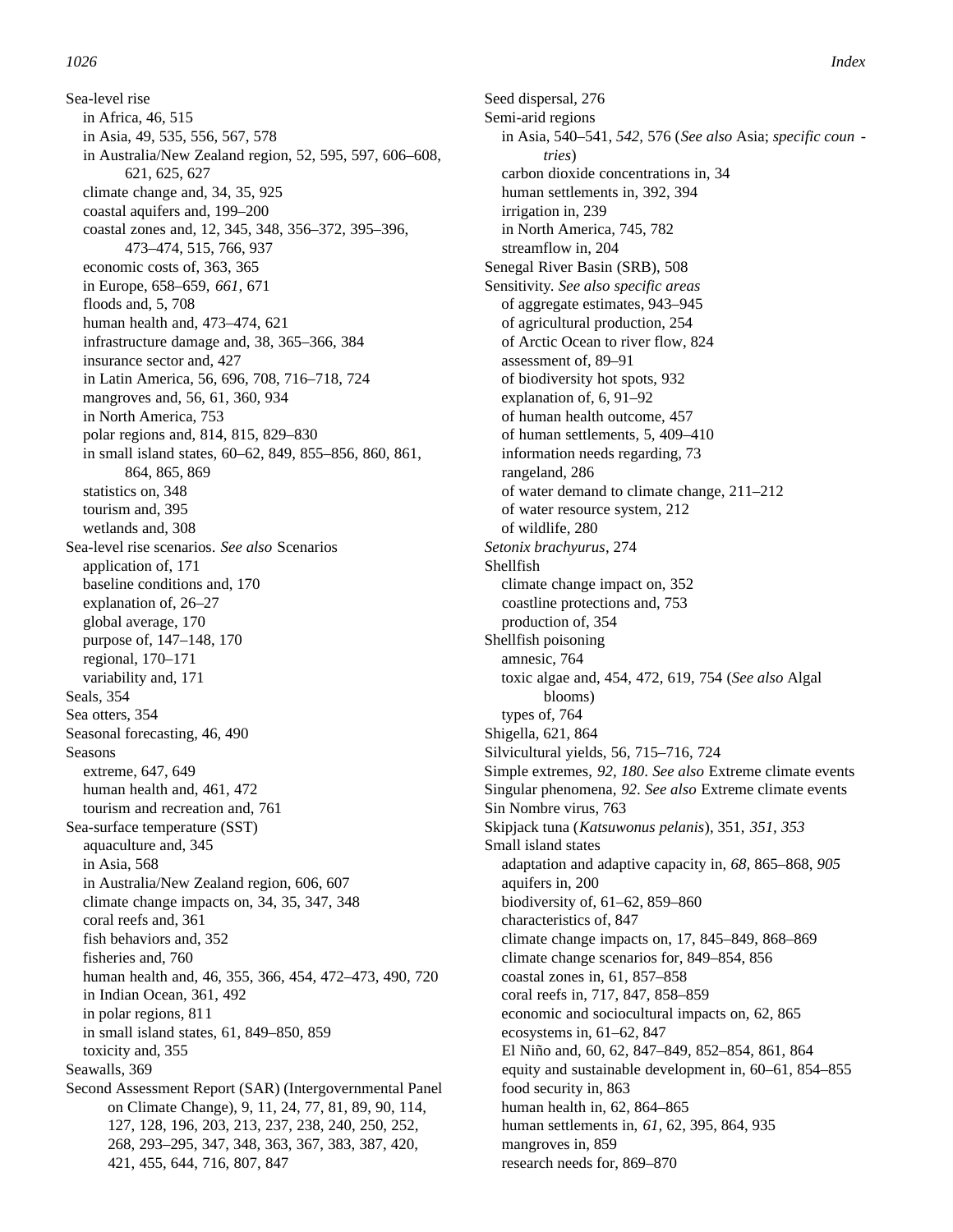seagrasses in, 859 sea-level rise in, 60–62, 849, 855–856, 860, 861, 864, 869 tourism in, *61,* 62, 861–862 vulnerability in, 60–62, 849, 866–867 water resources in, 62, 860–861, 864 Smog, 764–765. *See also* Air pollution Snow. *See also* Precipitation accumulation in polar regions, 823 on sea ice, 819 surface albedo and, 829 Socioeconomic issues adaptation and, 937–938 in Asian countries, *542* in Australia/New Zealand region, 596 climate change and, 85–87, 926 coastal zones and, 346, 362–367 in Latin America, 705–706, 717 in small island states, 62, 865 uncertainties and, 95–96 Socioeconomic resilience in coastal regions, 371–372 explanation of, 36, 363, 367–368 Socioeconomic scenarios. *See also* Scenarios; *Special Report on Emissions Scenarios* (SRES) baseline conditions in, 152 construction of, 152–154 dimensions and attributes of, *153* for Europe, 653, 655 explanation of, 26, 147 purpose of, 151–152 use of, 115, 154–155 Sockeye salmon (*Oncorhynchus nerka*), 351 Soil acidification of, 751 degradation of, 32, 238, 257, 657–658, 672 in Europe, 656–658, 675 evaporation and, 199 nutrients in, 256–257, 825 in polar regions, 825 properties of, 237, 657, 658 Soil erosion, 237, 614. *See also* Erosion Soil organic carbon (SOC), 256 Solar radiation, 461, 809–810 Sooty shearwaters (*Puffinus girseus*), 355 South America. *See* Latin America South American pilchard (*Sardinops sagax*), *351* Southern Africa Development Community (SADC), 499–500 Southern Ocean. *See also* Polar regions biology of, 817–818 climate change impacts on, 803, 815–816, 830, 831 ice shelves in, 816–817 sea ice in, 817, 818, 820 South Pacific Regional Environment Programme (SPREP), 866 Space cooling, 38, 389, 400 Space heating, 400

Spatial analogs, 165, 166 *Special Report on Emissions Scenarios* (SRES) (Intergovernmental Panel on Climate Change) atmospheric composition and global climate implications and, 176 Australia/New Zealand regions and, 598, 600, 644 baselines used in, 115 polar regions and, 813–814 population growth and, 388 regional mean climate implications and, 176–179 scenarios in, 3, *5,* 27–28, 82, 154, 175–176, 179, 545, 547, 704, 813, 919 sea-level rise and, 348 *Special Report on Regional Impacts of Climate Change* (RICC) (Intergovernmental Panel on Climate Change), 50, 77, 95, 347, 387, 494, 539, 593, 645, 708, 716, 741, 751, 807–808 Spectacled bear (*Tremarctos ornatus*), 69, 272 *Spheniscus mendiculus*, 355 Spittlebugs (*Philaenus spumarius*), 274 Stakeholder-determined thresholds, 116 State-Pressure-Impact-Response-Adaptation model, 252 Steepland settlements, 395 Stochastic simulation, 221 Stomatal conductance, 198, 255 Storm surges in Asia, 49, 365, 366, 568–569 in Australia/New Zealand region, 52, 599, 600, 616, 619 in coastal zones, 396 in polar regions, 820 in small island states, 856 studies of changes in, 359 Streamflow in Asia, 48 climate change impacts on, 9, 28, 30–32, 194, 202–204 hydropower and, 399 in Latin America, 54, 55, 700, 701, 703 in North America, 745, 749, 757, 777 river channel erosion and, 209 trends in, 200–202 water resources and, 200–204 Streams acidification in, 302–303, 751 adaptation for, 303–304 in Asia, 553 heterogeneity in responses of, 303 toxic substances in, 303 vulnerability of, 304 water quality in, 207 *Struthio camelus*, 277 Subarctic regions, 345, 665. *See also* Polar regions Subsidiary Body for Scientific and Technological Advice for the Conference of the Parties, 539 Subsistence hunting, 277 Subtropical areas, 238, 345. *See also* Tropical areas Succulent Karoo, 46 *Sula bassana*, 355 Sulfates, 765, 829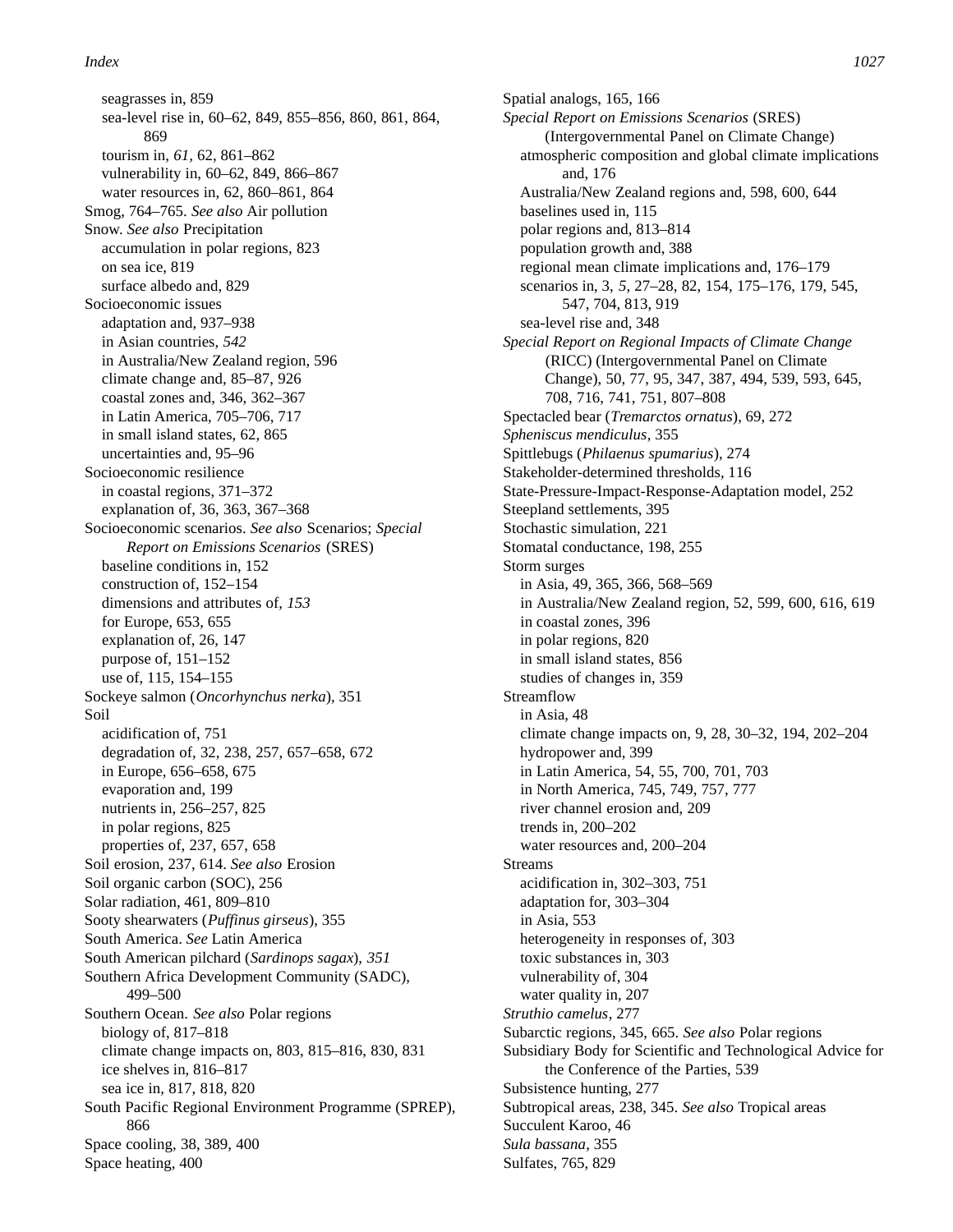Sulfur dioxide scenarios, 160. *See also* Scenarios Sulfur dioxide  $(SO_2)$ , 461, 765 Supplemental irrigation, 211 Surface air temperature in Asia, 541, 544–547, 564 in Europe, 647 in small island states, 60, 850–852 20th century increase in, 3 Surprises, 93 Sustainable development adaptive capacity and, 899 in Asia, 575, 581 in Australia/New Zealand region, 614 elements of, 85 in Europe, 680–681 explanation of, 82 goals for, 63, 82 in human settlements, 389, 391, 404 for insurance services, 775 management of, 385 in polar regions, 805, 831 in small island states, 60–61, 862 vulnerability and, 72 Sweetcorn cultivation, 610 Switchweed (*Panicum virgatum*), 394 *Synechococcus*, 817 Synergies, 93–94 *Syringodium filiforme*, 859

### **T**

*Technical Guidelines for Assessing Climate Change Impacts and Adaptations* (Intergovernmental Panel on Climate Change), 152 Technology transfer, 46 Temperate Asia, 541, *542,* 576–577. *See also* Asia; *specific countries* Temperature. *See also* Sea-surface temperature (SST); Surface air temperature; *specific areas* after 1990, *71* agriculture and variation in, 237 carbon dioxide concentrations and, 254–255 climate change impact and, 915, 917, *923* commodity prices and, 238 emergent findings related to, 3–4 human health and, 453–454, 696 insurance services and extremes in, *39,* 423–425 magnitude of change of, 91 malaria and, 464, 465 mortality related to increased, 5, 49, 397–398, 453, 461, 474, 516, 596, 619, 696 permafrost and, 820–821 precipitation and, 31, 203 projected energy demand based on, 5, 6 rate of change of, 91 tropical areas and, 710 water-borne diseases and, 59 water quality and, 31, 207–208 wetlands and, 307

Temporal analogs, 165 Terrestrial ecosystems in Australia/New Zealand region, *51, 628* climate change impacts on, 1, 33–34, 244, 246, 812, 924 in polar regions, 824–825 storage of carbon by, 34 *Thallassia testudinum*, 859 Thermal stratification, 207–208 Thermal stress. *See also* Cold spells; Heat waves adaptation options for, *475* in Asia, 570 in Europe, 672–673 human health and, 43, *44,* 384, 453, 457–458, 761 in Latin America, 719 Thermohaline circulation nonlinear response to, 948, 950–951 in polar regions, 804, 816, 819, 831–832 role of, 349, 350 *Third Assessment Report: Cross-Cutting Issues Guidance Papers* (Intergovernmental Panel on Climate Change), 21, 23, 77, 81, 83, 86–87, 99, 115, 128, 171, 347, 387, 421, 744, 915 Thunderstorms, 462, 761 Tibetan Plateau, 555 Tick-borne diseases, 470, 673, 738, 763 Tick-borne encephalitis (TBE), 470–471, 673. *See also* Encephalitis Tidal marshes, 360 Timber. *See also* Forestry adaptation and, 34, 59, 295–296 climate change impacts on, 6, 11, 34, 240 industrial, 295 from managed forests, 6, 34 status of, 288–289, 294–295 Time scales, 83 Tolerable windows, 119 Tool to Assess Regional and Global Environmental and Health Targets for Sustainability (TARGETS), 156, 171, 173–174 Tornados, 762. *See also* Extreme climate events Toronto-Niagara Region Study (TNR), 778 Tourism. *See also* Recreation in Asia, 573 in Australia/New Zealand region, 617–618 in coastal zones, 395 in Europe, 643, 649, 659, 660, 672 in Latin America, 717 in North America, 739, 766–767, 769–770, 827 in small island states, *61,* 62, 861–862 to view wildlife, 277 Toxic substances algal blooms, 43, 366, 472, 619, 659, 720, 754 in lakes and streams, 303 in marine ecosystems, 355 Toxoplasmosis, 764 *Trachurus declivis*, 351 *Trachurus murphyi*, *351*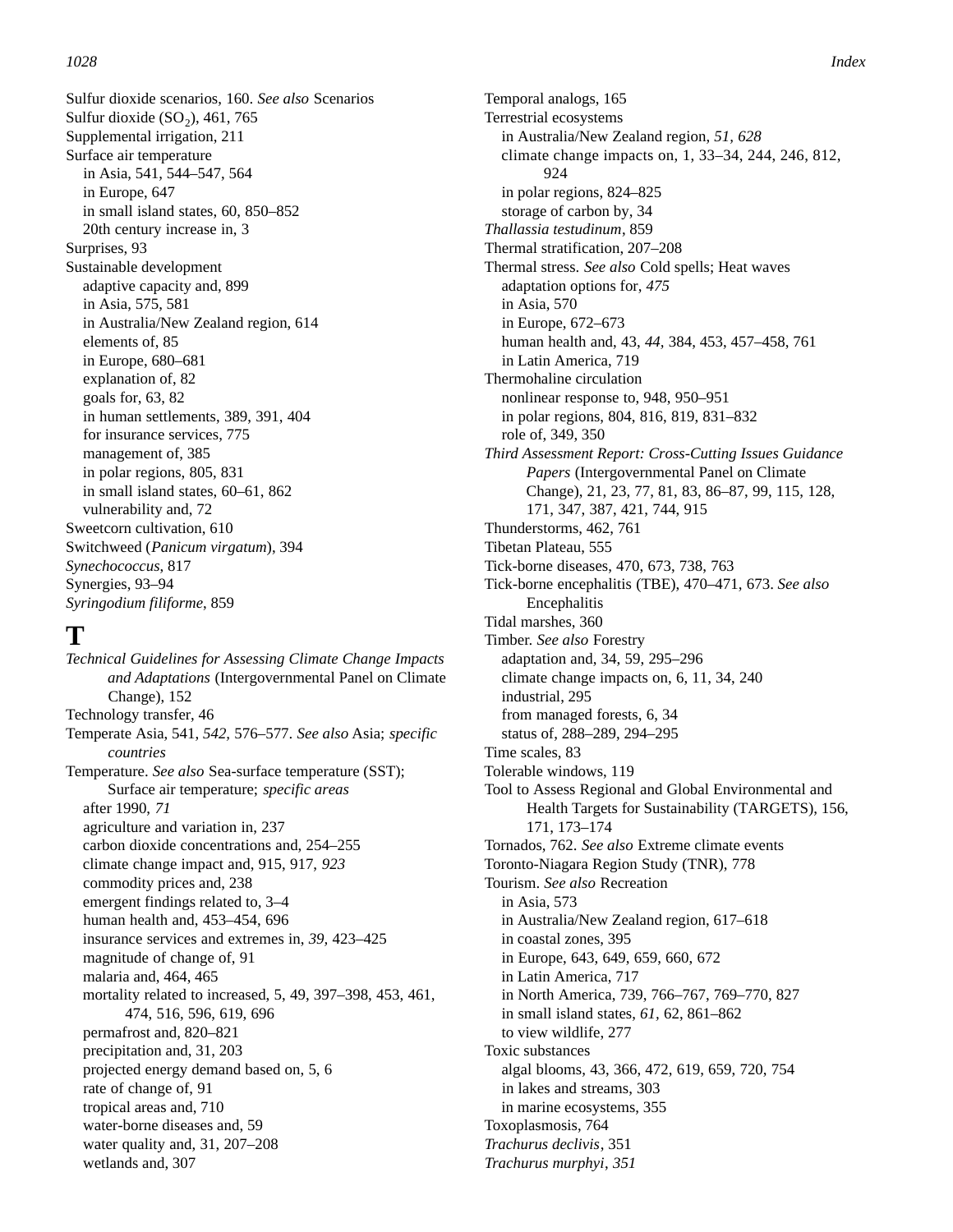Trade in Africa, 491–492 in Australia/New Zealand region, 601, 614–615, 627 in Latin America, 697, 706 Tradeoffs, 93–94 Translocation, 278, 279 Transportation. *See also* Infrastructure climate change and, 401, 573 energy consumption and, 389 in Europe, 671–672 in polar regions, 828 Tree rings, 112 *Tremarctos ornatus*, 69, 272 *Trichiarus lepturus*, *351* Tropical areas adaptation to climate change in, 238 coastlines in, 345, 601 deforestation in, 239, 708 streamflow in, 204 temperature change in, 710 Tropical Asia, 535, 541, 542, 577–578. *See also* Asia; *s p ecific countries* Tropical cyclones. *See also* Extreme climate events in Asia, 49, 543, 568–569 in Australia/New Zealand region, 52, 599–601, 619 explanation of, 383 human health and, 460 in human settlements, 38, 383, 396–397 insurance services and, *40* intensity projections for, 92, 348–349 in Latin America, 703 in small island states, 854 Tropical forests, 708–710. *See also* Forest ecosystems Tropical glaciers, 208–209, 928, 930 Tropospheric ozone  $(O_3)$ , 254, 292 Tropospheric ozone scenarios, 160–161. *See also* Scenarios Tuamotu sandpiper (*Prosbonia cancellata*), 860 Tuktoyaktuk, 362 Tuna, 351, 353 Tundra, 60, 753

# **U**

UKCIP scenarios, 155. *See also* Scenarios UKHIV equilibrium scenario, 260 Uncertainty aggregation and cascade of, 130 characterization of, 226 confidence scale and, *79* cost of, 123–124 in crop models, 267, 268 decisionmaking under, 221 explanation of, 126–127 information needs regarding, 73, 956 regional climate, 95 regulatory, 435 risk and, 96, 627, 893 in scenarios, 158, 169–170 in socioeconomic conditions, 95–96

sources of, *127,* 919 treatment of, 23, 108, 127–129, 945 wildlife, 280 Undernourishment. *See* Malnourishment UNFCCC. *See* United Nations Framework Convention on Climate Change (UNFCCC) Unique phenomena, *92*. *See also* Extreme climate events United Kingdom (UK). *See also* Europe coastal infrastructure in, 365 cost of climate change impacts on water resources for, 216 precipitation in, 197 use of managed retreat in, 368 water supply companies in, 197 United Nations Institute for Training and Research (UNITAR), 866 United Nations Commission on Sustainable Development, 195 United Nations Comprehensive Assessment of the Freshwater Resources of the World, 210 United Nations Conference on Environmental Development (UNCED), 706 United Nations Convention on Biodiversity, 706 United Nations Convention to Combat Desertification (UNCCD), 517, 706 United Nations Development Programme (UNDP), 87, 100, 442, 503 United Nations Environmental Programme (UNEP), 21, 87, 88, 100, 153 financial services initiatives of, 439–440 International Environmental Technology Center, 500 ozone depletion and, 461 Pakistan Country Study, 154 United Nations Food and Agriculture Organization (FAO), 473 United Nations Framework Convention on Climate Change (UNFCCC) Article 2, 915, 917 Conference of Parties, 87 focus of, 77, 84, 99, 119, 784 Latin America and, 706, 707 national communications to, 88, 89 planned anticipatory adaptation and, 891 precautionary approach used in, 98 provisions of, 420, 443–444 responses of, 87 United Nations Office for the Coordination of Humanitarian Affairs (UN-OCHA), 441 United States. *See also* North America cost of climate change impacts on water resources for, 216 floods in, 762 food-borne disease in, 765 insurance sector in, 739 precipitation in, 197 renewable energy in, 399 use of managed retreat in, 368

vector-borne diseases in, 59, 762–763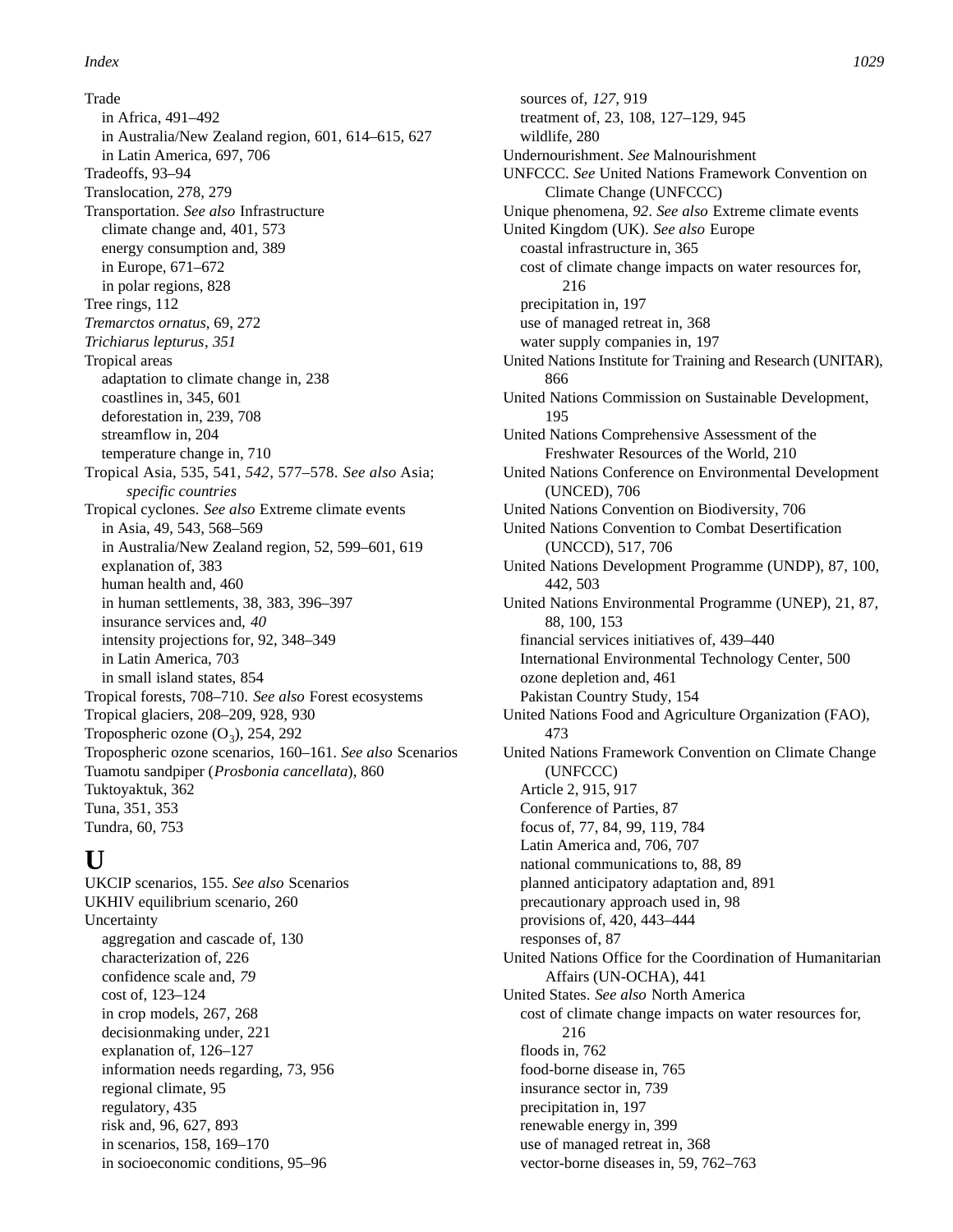Urban settlements. *See also* Human settlements adaptation in, 403–404 air pollution in, 43, *44,* 398–399, 453, 460, 719, 752 in Asia, 572, 577 climate change impacts on, 12, 33, 36, *37,* 38, 43, 387, *390,* 397–399 economic effects on, 36, 389 in Europe, 672 floods in, 395 growth rates in, 388 human health in, 397–398, 724 liquid waste disposal in, 409 migration and, 397 in North America, 743 poverty in, 388 "sustainable cities" and, 404 synergistic effects and, 410 temperature increases in, 56 water pollution in, 398 water resources in, 224–225, 409 *Ursus maritimus,* 354 U.S. Agency for International Development (USAID), 508 U.S. Country Studies Program, 650 U.S. National Assessment, 155, 756 UV-B radiation Arctic biota and, 825–826 freshwater organisms and, 303 human health and, 461, 571, 618 ozone depletion and, 461, 818, 825 UV-B radiation scenarios, 161–162. *See also* Scenarios

# **V**

*Vaccinium vitis-idaea*, 661 Validation issues, 98–99 Valuation. *See also* Costing; Economic issues assessment and, 25–26 of climate change impacts, 401–402 of ecosystem services, 243–244 methods of, 97, 107–108, 120–126 Variability. *See* Climate variability Vector-borne diseases. *See also* Diseases; Human health adaptive measures for, *44, 475, 886* in Africa, 489, 491 in Asia, 49–50, 570–571 in Australia/New Zealand region, 619–621 climate change impacts on, 12, 43, 46, 397, 453–454, 462, *464,* 927, 939 El Niño and, 476 in Europe, 54, 673 in Latin America, 56, 696, 720 in North America, 59, 738, 762–763 populations at risk for, *463–464* projected increase in exposure to, 5 in small island states, 62, 864 Vegetation catchment, 198 climate change impacts on, 35, 924

ecosystem disruption and changes in, 11 evaporation and, 198 in human settlements, 752 in polar regions, 804, 805, 814, 815, 821 predicting change in, 251 rangeland, 284 (*See also* Rangeland ecosystems) Vegetation/Ecosystem Modeling and Analysis Project (VEMAP), 249–250, 751 Vertebrate wildlife, *271 Vibrio spp.*, 355, 472, 720, 721 Vienna Convention on the Protection of the Stratospheric Ozone Layer, 707 Viruses. *See* Diseases; Human health Volatile organic carbons (VOCs), 399 Vulnerability. *See also specific areas* adaptive capacity and, 893–895 advances in understanding of, 89–91 agricultural sector, 237–238, 270 arctic region, 241–242, 314 coastal zone, 36, 363, 367–368, 372 developing countries, 8, 70–71, 442, 939 development rate and, 71–72 disaster, 458–459 explanation of, 6, 363, 865 financial services and insurance sector, 421, 431–435 flood, 223, 749, 750 forests and woodlands, 296 human health and, 457, 474, 477, 864 of human settlements, 5–6, 12–14, 44, 388–389, 391–399, 409–410, 458–459, 624–625, 767–769 information needs regarding, 73 lakes and streams, 304 natural systems, 9–14 rangeland, 239, 286 by region, 14–17 wetlands, 241 wildlife, 238, 239, 280 Vulnerability assessments conceptual framework for, 364 emissions reduction policy and, 87–88, 118 function of, 115 improvement in, 17 scales for, 392 socioeconomic impacts as part of, 362–363

### **W**

Walleye pollock (*Theragra chalcogramma*), *351* Waste management, 618 Water-borne diseases adaptation options to reduce, *44, 475* in Africa, 513 in Asia, 50, 571 climate change and, 12, 46, 471–472, 621 in Europe, 673–674 in Latin America, 56, 696, 720–721 in North America, 59, 763–764 projected increase in exposure to, 5 in small island states, 62, 864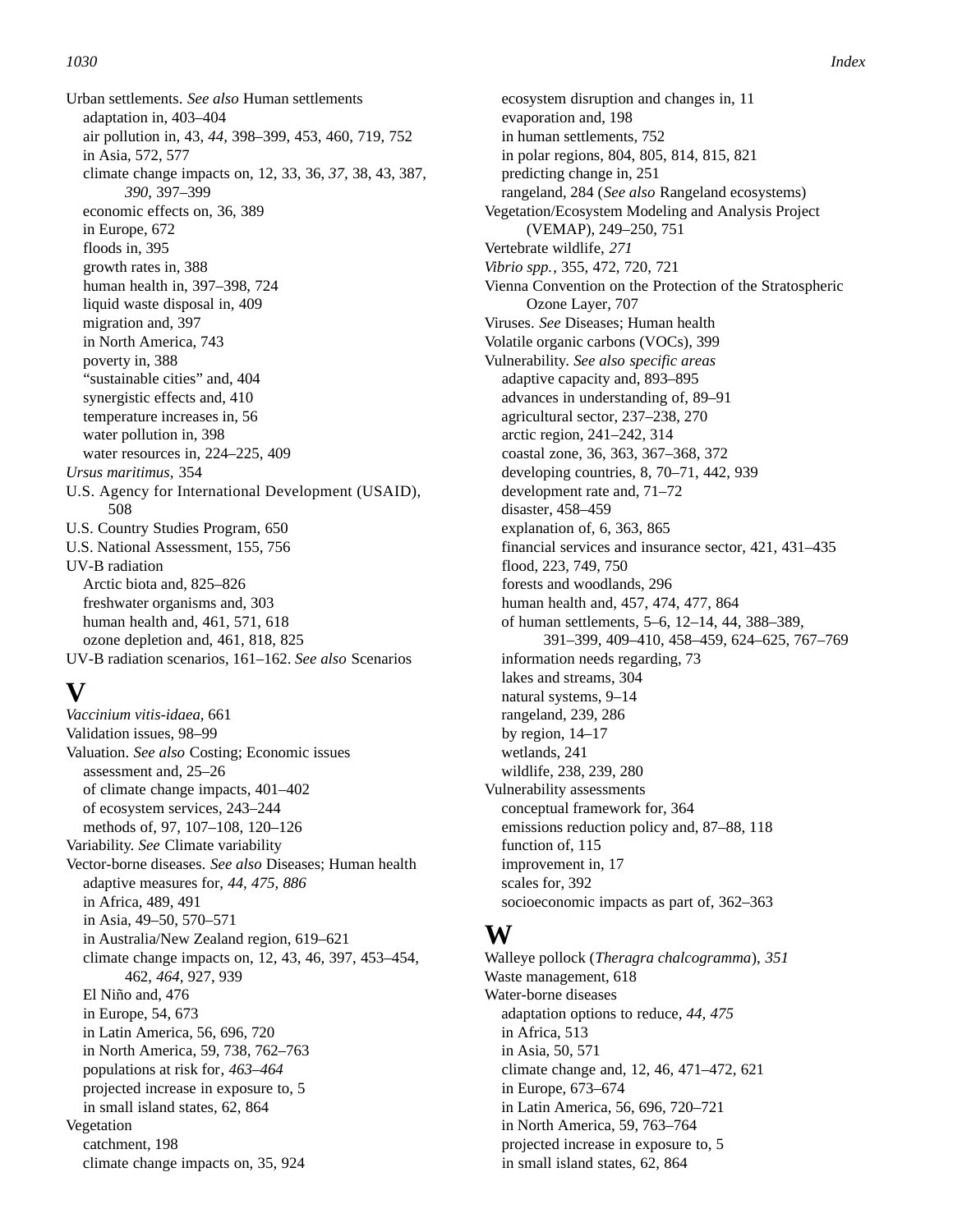Water demand in Asia, 565–566 dimensions of, 210 rangelands and, 282 variations in, 31, 194 Water management adaptation to climate change and, 223–224, 226–227 approaches to, 9, 219–221 in Australia/New Zealand region, 602 climate change impacts on, 31 in Europe, 643, 656, 672, 674–675 factors affecting adaptive capacity and, 222–223 implications of climate change for policy on, 221–222 in North America, 742–743 overview of, 195, 218–219 science and information needs for, 225–227 in small island states, 861 supply-side vs. demand-side, 219, *220,* 222 Water markets, 748 Water pollution climate change and, 384–385, 410 disease and, 513 explanation of, 207 floods and, 749–750, 762 in urban settlements, 398 Water quality in Australia/New Zealand region, 603 climate change and, 9 effect of temperature on, 31, 207–208 estuarine and marine, 355 factors involved in, 207–208, 355 in North America, 737, 748–749 Water resources. *See also specific areas* adaptation and adaptive capacity for, *64,* 268–269, 747–748, *901* in Africa, 45, 489, 494–500, 520–521 agriculture and, 757 in arid and semi-arid regions, 394 in Asia, 48, 537, 562–565, 577 in Australia/New Zealand region, 50, *51,* 593, 595, 600, *628* carbon dioxide concentrations and, 255 catchment and system case studies for, 213–217 climate change impacts on, 31, 194, 195–197, 209, 213–218, 383–384, 402 conflict and, 225 degradation of, 32, 238 effects on related sectors and, 224–225 in Europe, 53, 643, 655 in Latin America, 54–55, 695, 718 in North America, 57, *58,* 737, 745–748, 757–758 overview of, 195, 212–213 per capita, *214* pricing to reflect scarcity of, 210 projections for, 5, 6 in small island states, 62, 860–861, 864 in urban settlements, 224–225, 409 vulnerability of, 9

Water resources scenarios, 162–163. *See also* Scenarios Water rights, 748 Water-stressed countries climate change impacts on, 9, 31 populations in, *213, 214* Water-use efficiency (WUE), 593, 716 Water withdrawal municipal, 210 overview of, 209–210 sensitivity of demand to climate change and, 211–212 world water use and, 210–211 Wave height, 348 Weather extremes. *See* Extreme climate events Webworm (*Herpetogramma licarisalis*), 614 Weil's disease, 720. *See also* Leptospirosis Wetlands adaptation for, 241 in Australia/New Zealand region, 366, 605 carbon sink and, 305–306, 309–311 climate change impacts on, 34, 241, 307–311 coastal, 358, 360, 567 conservation of, 366 in Europe, 644 food and fiber production and, 306 habitat and biodiversity of, 305 human activities in, 753 management of, 753 in North America, 753 overview of, 304–305 peat-accumulating, 241 in polar regions, 823 pressures on, 306–307 vulnerability of, 241 Wheat crops. *See* Grain crops Wildfires. *See* Fires Wildlife in arctic and alpine ecosystems, 242 climate change impacts on, 238–239, 271, 754, 924–925, *929–930* endangered or extinct, 238, 239, 271–272 equity issues and, 280 goods and services provided by, 239, 272, 276–280 human adaptation to changes in, 278–280 pressures on, 272–273 in protected areas, 754 responses of, 273–278 state of, 271–272 vertebrate, *271* vulnerabilities, sensitivities, and uncertainties related to, 280 Wind energy, 399 Wind extremes, *425* Windstorms in Europe, 649 in human settlements, 384, 396 insurance sector and, 427 Woodlands. *See* Forest ecosystems Working Group on Public Health and Fossil Fuel Combustion, 476